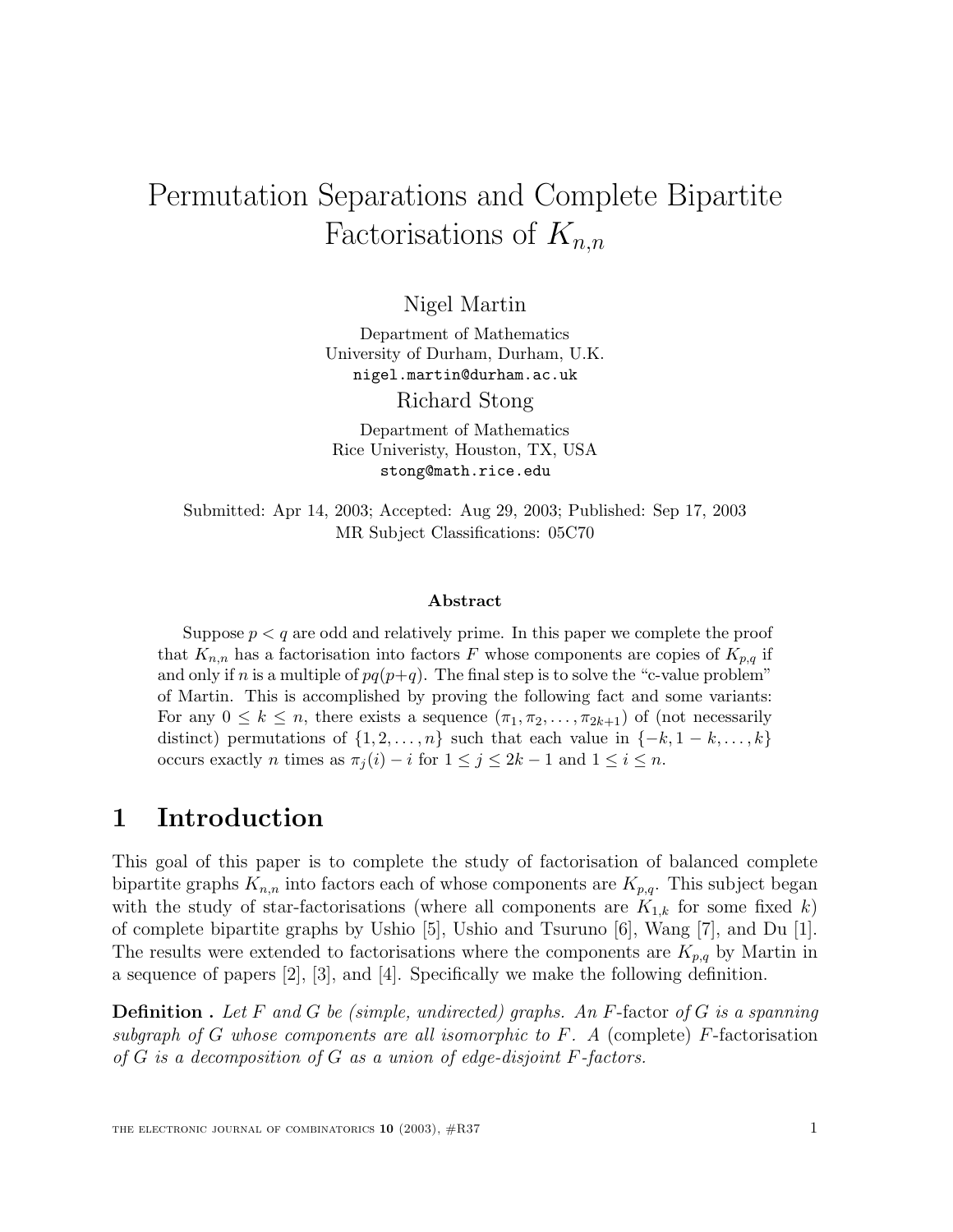The first paper in the sequence [2] derives necessary conditions for a  $K_{p,q}$ -factorisation of  $K_{m,n}$  called the Basic Arithmetic Conditions (BAC). The natural BAC Conjecture states that these BAC conditions are also sufficient for a  $K_{p,q}$ -factorisation. In addition  $[2]$ , shows that it suffices to consider the case where p and q are coprime and resolves the BAC Conjecture when p and q are coprime and either p or q is even. For the special case of factorisations of balanced complete bipartite graphs  $K_{n,n}$  and odd, relatively prime  $p < q$ , the BAC conditions reduce to just that n must be a multiple of  $pq(p+q)$  [2, Theorem 2.5] and it suffices to consider the case  $n = pq(p+q)$ . The final paper in this sequence [4] reduces the question of whether a factorisation exists for odd, relatively prime  $p < q$  to a much simpler question called the "c-value problem". Martin [4] shows that the c-value problem is solvable provided  $\frac{1}{2}p^2+O(p) > q > p$ . In this paper we will rephrase the c-value problem as a question involving permutations. With the greater flexibility provided by permutations we will give a complete positive solution to the c-value problem and thus will conclude:

**Balanced Factorisation Theorem.**  $K_{n,n}$  has a  $K_{p,q}$ -factorisation if and only if the BAC conditions hold.

Despite the fact that the goal of this paper is to prove that  $K_{p,q}$ -factorisations exist, we will not be concerned with graphs directly since we can tie in to results in [4] instead. Specifically, Martin [4] makes the following definition.

**Definition** . A cross-section of a sequence  $(X_i)_{i=1}^t$  of subsets of the integers is a sequence  $(x_i)_{i=1}^t$  such that  $x_i \in X_i$  for all i. A cross-section  $(x_i)_{i=1}^t$  is called consistent if for all  $i \neq j$  we have  $x_i - x_j \neq i - j$ .

(This definition of consistency actually differs slightly from that in  $[4]$ . However by  $[4]$ , Lemma 14] this simpler definition is equivalent in our context.) Using this terminology Martin [4, Theorem 1, Theorem 2 and Lemma 14] proves the following result.

**Theorem**(Martin [4]). Given coprime odd integers p and q with  $3 \leq p < q$  let  $n = pq(p+q)$ q),  $s = (p-1)/2$  and  $t = (q-1)/2$ . If  $p+q \equiv 0 \pmod{4}$ , then define  $S = \{x | -s \le x \le s\}$ and if  $p + q \equiv 2 \pmod{4}$ , then define  $S = \{x | -(s + 1) \le x \le s + 1, x \neq \pm 1\}.$ Define sequences of sets  $(X_i)_{i=1}^t$  and  $(Y_i)_{i=1}^{t+1}$  by  $X_i = S \cap \{x|i-t \leq x \leq i-1\}$  and  $Y_i = S \cap \{x|i - t - 1 \leq x \leq i - 1\}.$  Suppose there exist p consistent cross-sections of  $(X_i)_{i=1}^t$  and p consistent cross-sections of  $(Y_i)_{i=1}^{t+1}$  so that in aggregate each number in S occurs q times in the cross-sections, then  $K_{n,n}$  admits a  $K_{p,q}$ -factorisation.

We will refer to the problem of whether two such collections of consistent cross-sections as required above exist for  $(p, q)$  as the "c-value problem" for p and q. (Again this terminology differs slightly from [4]. In [4] the "c-value problem" is a more elaborate statement and existence of these cross-sections is sufficient but not necessary to solve the c-value problem. However since we will show the desired cross-sections always exist this distinction will become moot.)

Thus the real content of this paper will be the construction of the desired cross-sections. In Section 2, we will rephrase the c-value problem as a question involving permutations.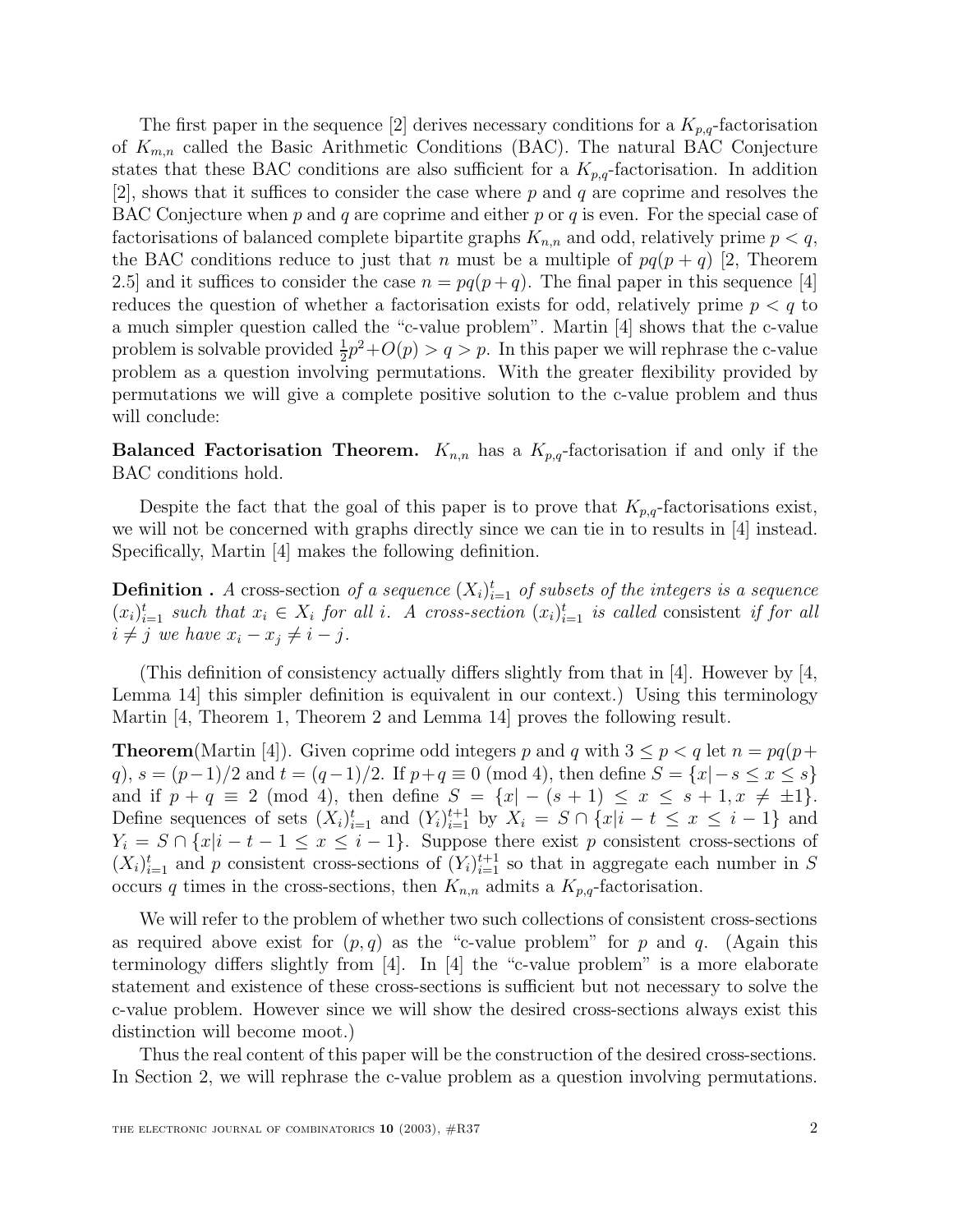This provides a slightly cleaner statement, allows us to bring in the convenient notation for permutations, and enables us to use some geometric insight. In Section 3, we will develop some lemmas for building useful sequences of permutations. In Section 4, we will prove that the c-value problem has a solution for  $p + q \equiv 0 \pmod{4}$  by giving an inductive construction of the desired cross-sections. This inductive argument is basically a strengthening of the approach given in [4, Section 8]. (A more complicated direct construction is also possible.) In Section 5, we adapt the arguments from Section 4 to solve most cases of the c-value problem for  $p+q \equiv 2 \pmod{4}$ . This case is slightly harder and uses the case  $p + q \equiv 0 \pmod{4}$  as a building block in the construction. Finally in Section 6 we solve the few remaining cases of the c-value problem for  $p + q \equiv 2 \pmod{4}$ .

# **2 A permutation interpretation of the c-value problem**

Suppose throughout the rest of this paper that  $p$  and  $q$  are odd, relatively prime integers with  $q > p$ . Let  $n = pq(p+q)$ ,  $t = (q-1)/2$  and  $s = (p-1)/2$ . If  $p+q \equiv 0 \pmod{4}$ , let  $S = \{x | -s \le x \le s\}$  and if  $p + q \equiv 2 \pmod{4}$ , let  $S = \{x | -s-1 \le x \le s+1, x \neq \pm 1\}$ . For  $1 \leq i \leq t$  we define  $X_i = S \cap \{x | i - t \leq x \leq i - 1\}$  and for  $1 \leq i \leq t + 1$  we define  $Y_i = S \cap \{x \mid i - t - 1 \leq x \leq i - 1\}.$  Recall that the c-value problem for p and q is to find  $p = 2s+1$  consistent cross-sections of  $(X_1, \ldots, X_t)$  and  $p = 2s+1$  consistent cross-sections of  $(Y_1, \ldots, Y_{t+1})$  so that in aggregate each element of S occurs exactly  $q = 2t + 1$  times in the cross-sections.

Suppose  $(x_1,\ldots,x_t)$  is a consistent cross-section for  $(X_1,\ldots,X_t)$ . Then we can define  $\sigma(i)$  for  $0 \leq i \leq t-1$  by  $\sigma(i) = i - x_{i+1}$ . Note that  $\sigma(i) \leq i - (i+1-t) = t-1$ ,  $\sigma(i) \geq i - i = 0$ , and by consistency the  $\sigma(i)$  are distinct. Thus  $\sigma$  is a permutation of  $\{0, 1, \ldots, t-1\}$ . Further we have  $\sigma(i) - i = -x_{i+1} \in S$ . Conversely, given such a permutation  $\sigma$  we can construct a consistent cross-section by  $x_i = i - 1 - \sigma(i - 1)$ .

Similarly, suppose  $(y_1, \ldots, y_{t+1})$  is a consistent cross-section for  $(Y_1, \ldots, Y_{t+1})$ . Then we can define  $\sigma(i)$  for  $0 \leq i \leq t$  by  $\sigma(i) = i - y_{i+1}$ . As above  $\sigma(i) \leq i - (i + 1 - t - 1) = t$ ,  $\sigma(i) \geq i - i = 0$ , and by consistency the  $\sigma(i)$  are distinct. Thus  $\sigma$  is a permutation of  $\{0, 1, \ldots, t\}$ . Further we have  $\sigma(i) - i = -y_{i+1} \in S$ . Conversely, given such a permutation  $\sigma$  we can construct a consistent cross-section by  $y_i = i - 1 - \sigma(i - 1)$ .

Thus the c-value problem can be rephrased entirely in terms of permutations giving the following lemma.

**Lemma 1.** The c-value problem for  $(p, q)$  is equivalent to finding a sequence  $(\sigma_i)_{i=1}^{2s+1}$  of permutations of  $\{0, 1, \ldots, t-1\}$  and a sequence  $(\pi_i)_{i=1}^{2s+1}$  of permutations of  $\{0, 1, \ldots, t\}$ such that in aggregate each value in S occurs exactly  $2t + 1$  times as  $\sigma_i(i) - i$  or  $\pi_i(i) - i$ .

Note that the lemma accounts for all  $pq = (2s + 1)(2t + 1) = |S| \cdot (2t + 1)$  values of  $\sigma_j(i) - i$  and  $\pi_j(i) - i$ , hence neither  $\sigma_j(i) - i$  nor  $\pi_j(i) - i$  can achieve values outside of S.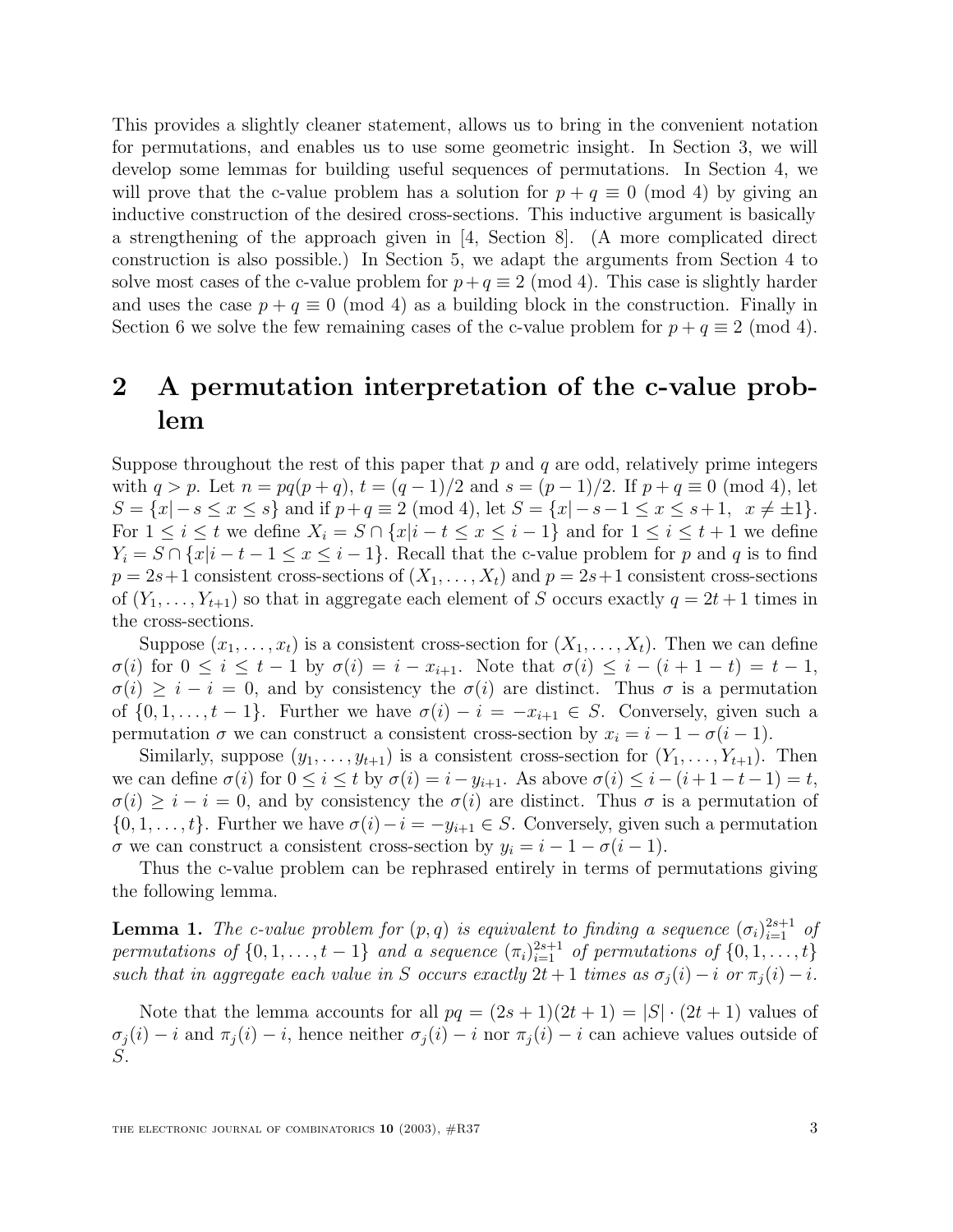For a permutation  $\sigma$ , we will refer to the values of  $\sigma(i)-i$  as the separations achieved by σ. Note that the separations achieved by σ−<sup>1</sup> are exactly the negatives of those achieved by  $\sigma$ . We will call a permutation  $\sigma$  value-symmetric if for all m,  $\sigma(i) - i = m$  and  $\sigma(i) - i = -m$  have the same number of solutions. The arguments below will use mostly value-symmetric permutations. (Otherwise we will use a permutation and its inverse together, thus achieving symmetry of values from the pair.) Note that permutations of order two are always value-symmetric.

One advantage to working with value-symmetric permutations (or combinations of permutations which achieve symmetry) is that we can focus on only the nonnegative separations. To keep track of these we will use partition notation. Specifically, suppose  $\sigma$  is a value-symmetric permutation (or more generally a symmetric collection of permutations) which achieves  $n_i$  separations of i for  $0 \leq i \leq t-1$ . Then we will say  $\sigma$  achieves  $(t-1)^{n_{t-1}}(t-2)^{n_{t-2}}\cdots 1^{n_1}0^{n_0}.$ 

This reinterpreted c-value problem asks for two sets of permutations which in aggregate achieve every separation in S a total of  $2t + 1$  times. One might be optimistic and try to achieve a stronger version of the c-value problem, where the first set  $(\sigma_i)_{i=1}^t$  achieve each separation in S exactly t times and the second set  $(\pi_i)_{i=1}^{t+1}$  achieve each separation in S exactly  $t + 1$  times. For  $p + q \equiv 0 \pmod{4}$ , this prompts the following family of claims.

**Claim**  $(t, s)$ . For  $s < t$  there is a sequence  $(\sigma_1, \ldots, \sigma_{2s+1})$  of (not necessarily distinct) permutations of  $\{0,\ldots,t-1\}$  such that in aggregate each value in  $\{-s,1-s,\ldots,s\}$  occurs t times as  $\sigma_i(i) - i$ .

For  $p + q \equiv 0 \pmod{4}$ , a positive solution to Claim  $(t, s)$  would supply the desired set of  $(\sigma_i)$  and a positive solution to Claim  $(t+1, s)$  would supply the desired set of  $(\pi_i)$ . In Section 4, we will prove that Claim  $(t, s)$  holds for  $0 \leq s < t$  and thus solve the c-value problem for  $p + q \equiv 0 \pmod{4}$ .

For the case  $p + q \equiv 2 \pmod{4}$  a similar optimism prompts looking at the following family of guesses.

**Guess**  $(t, s)$ . For  $s + 1 < t$  there is a sequence  $(\sigma_1, \ldots, \sigma_{2s+1})$  of (not necessarily distinct) permutations of  $\{0,\ldots,t-1\}$  such that in aggregate every value in  $S = \{-s-1\}$  $1, -s, \ldots, -2, 0, 2, \ldots, s+1$ } occurs t times as  $\sigma_j(i) - i$ .

For  $p + q \equiv 2 \pmod{4}$ , a positive solution to Guess  $(t, s)$  would supply the desired set of  $(\sigma_i)$  and a positive solution to Guess  $(t+1, s)$  would supply the desired set of  $(\pi_i)$ . Unfortunately, these Guesses are not always true. In Section 5, we will prove that Guess  $(t, s)$  is false for  $s = t - 2$ . However we will show that Guess  $(t, s)$  holds for  $0 \leq s < t - 4$ . This will solve the c-value problem for  $p + q \equiv 2 \pmod{4}$  unless  $q = p + 4$ . For this last case we cannot split the problem into two disjoint pieces, but we will solve it in Section 6 using the techniques we will develop in the earlier sections.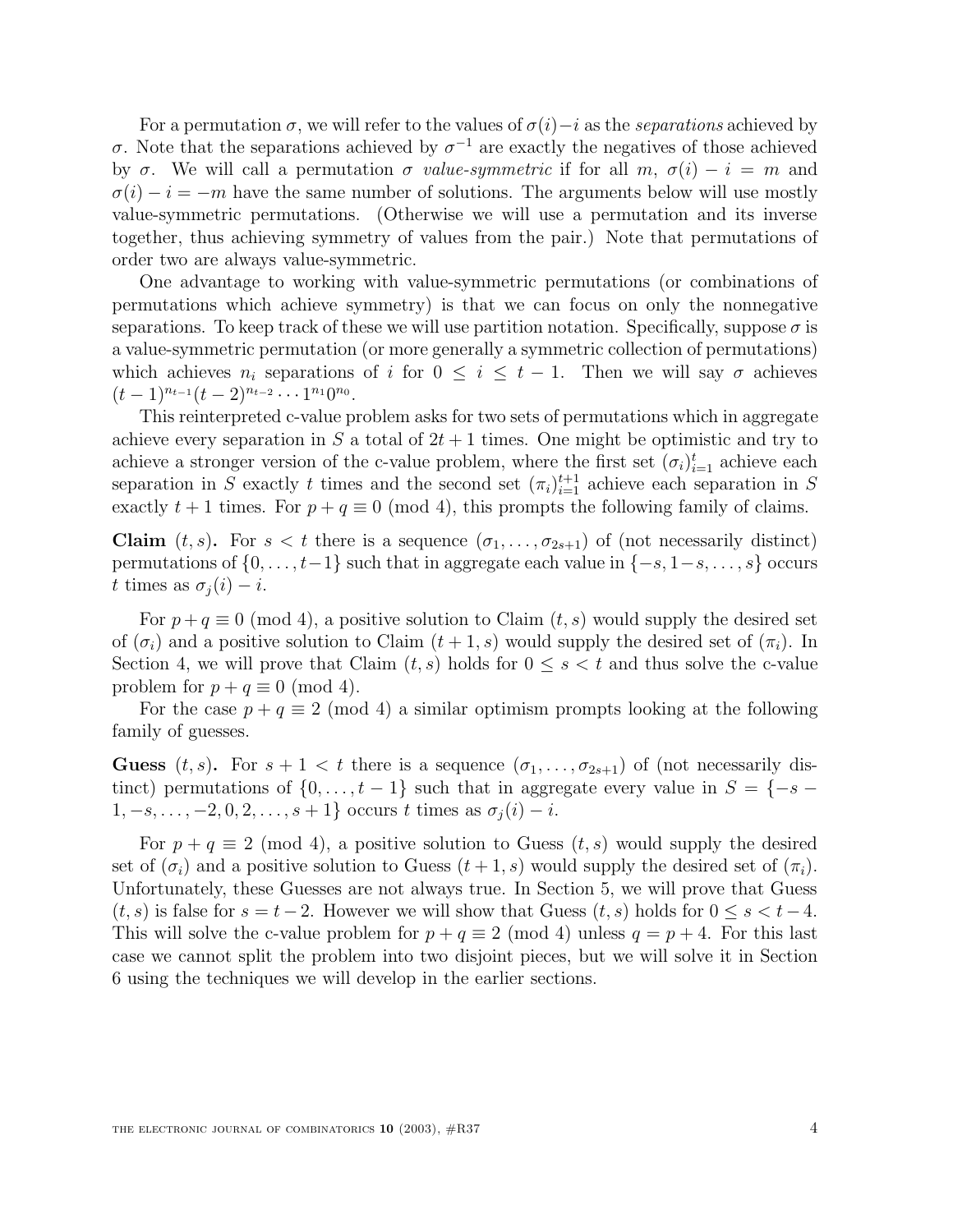#### **3 Constructions of sequences of permutations**

There are several advantages to rephrasing the c-value problem in terms of permutations. One of these is that we can think of permutations geometrically. Specifically, consider a  $t \times t$  square divided into  $t^2$  unit squares labelled by pairs  $(i, j)$  with  $0 \leq i, j \leq t-1$ . Then we can view a permutation  $\sigma$  of  $\{0, 1, \ldots, t-1\}$  as a collection of t unit squares with one square in each row and one in each column by taking the squares  $(i, \sigma(i))$ . The separations  $\sigma(i) - i$  correspond to the diagonal on which these unit squares lie, with a separation of zero corresponding to the main diagonal  $\{(i, i)\}\$ . For future reference, we will refer to the collection of squares  $\{(i, t - i - 1)\}\$ as the anti-diagonal. This geometric picture allows new permutations to be built from old permutations in a variety of ways. We will usually describe these constructions by formulas below, but considering the geometric picture may help the reader understand some of the constructions better.

If  $\sigma$  is a permutation of  $\{0,\ldots,t-1\}$  and  $\tau$  is a permutation of  $\{0,\ldots,u-1\}$ , then we will define the concatenation  $\sigma * \tau$  to be the permutation of  $\{0,\ldots,t+u-1\}$  obtained by setting  $\sigma * \tau(i) = \sigma(i)$  if  $0 \leq i \leq t - 1$  and  $\sigma * \tau(i) = \tau(i - t) + t$  if  $t \leq i \leq t + u - 1$ . Note that the set of values achieved by  $\sigma * \tau$  is the union of the sets of the values achieved by  $\sigma$  and by  $\tau(i)$ . Thus we have the following easy lemma.

**Lemma 2.** (a) If Claims  $(t, s)$  and  $(u, s)$  are true, then Claim  $(t + u, s)$  is also true. (b) If Guesses  $(t, s)$  and  $(u, s)$  are true, then Guess  $(t + u, s)$  is also true.

*Proof.* Let  $(\sigma_1,\ldots,\sigma_{2s+1})$  and  $(\tau_1,\ldots,\tau_{2s+1})$  be solutions to Claims  $(t,s)$  and  $(u,s)$  (resp. Guesses  $(t, s)$  and  $(u, s)$ , then  $(\sigma_1 * \tau_1, \ldots, \sigma_{2s+1} * \tau_{2s+1})$  solves Claim  $(t + u, s)$  (resp. Guess  $(t+u, s)$ . □

**Lemma 3.** (a) For any odd  $k \geq 1$  there exists a value-symmetric permutation  $\tau$  of  $\{0, 1, \ldots, k-1\}$  such that for all  $0 \le i \le k-1$  we have  $\tau(i) - i \neq \pm 1$  and every value in  $\{1-k,\ldots,k-1\}$  occurs at most once as  $\tau(i)-i$ .

(b) For any even  $k \geq 2$  there exists a value-symmetric permutation  $\tau$  of  $\{0, 1, \ldots, k-1\}$ such that every non-zero value in  $\{1 - k, \ldots, k - 1\}$  occurs at most once as  $\tau(i) - i$  and zero does not occur.

(c) For any even  $k \geq 2$  there exists a value-symmetric permutation  $\tau$  of  $\{0, 1, \ldots, k-1\}$ such that every non-zero value in  $\{1-k,\ldots,k-1\}$  occurs at most once as  $\tau(i) - i$ , zero occurs at most twice and  $\pm 1$  do not occur.

*Proof.* For (a) and (b) take  $\tau(i) = k - 1 - i$ . For (c) take  $\tau(i) = k - 2 - i$  for  $0 \le i \le k - 2$ and  $\tau (k - 1) = k - 1$ .  $\Box$ 

Using Lemma 3, we can give a greedy algorithm for constructing permutations that in aggregate exhaust a desired set of values of  $\sigma(i) - i$ . We will exploit this greedy algorithm by dealing with some values of  $\sigma(i) - i$  by more direct means, then using the greedy argument to fill in the gaps. The gaps that are left can be viewed as being filled by permutations of  $\{0, \ldots, t'-1\}$  for some  $t' \leq t$ . Thus we will need to produce permutations of various intervals. As a result we get the technical conditions below.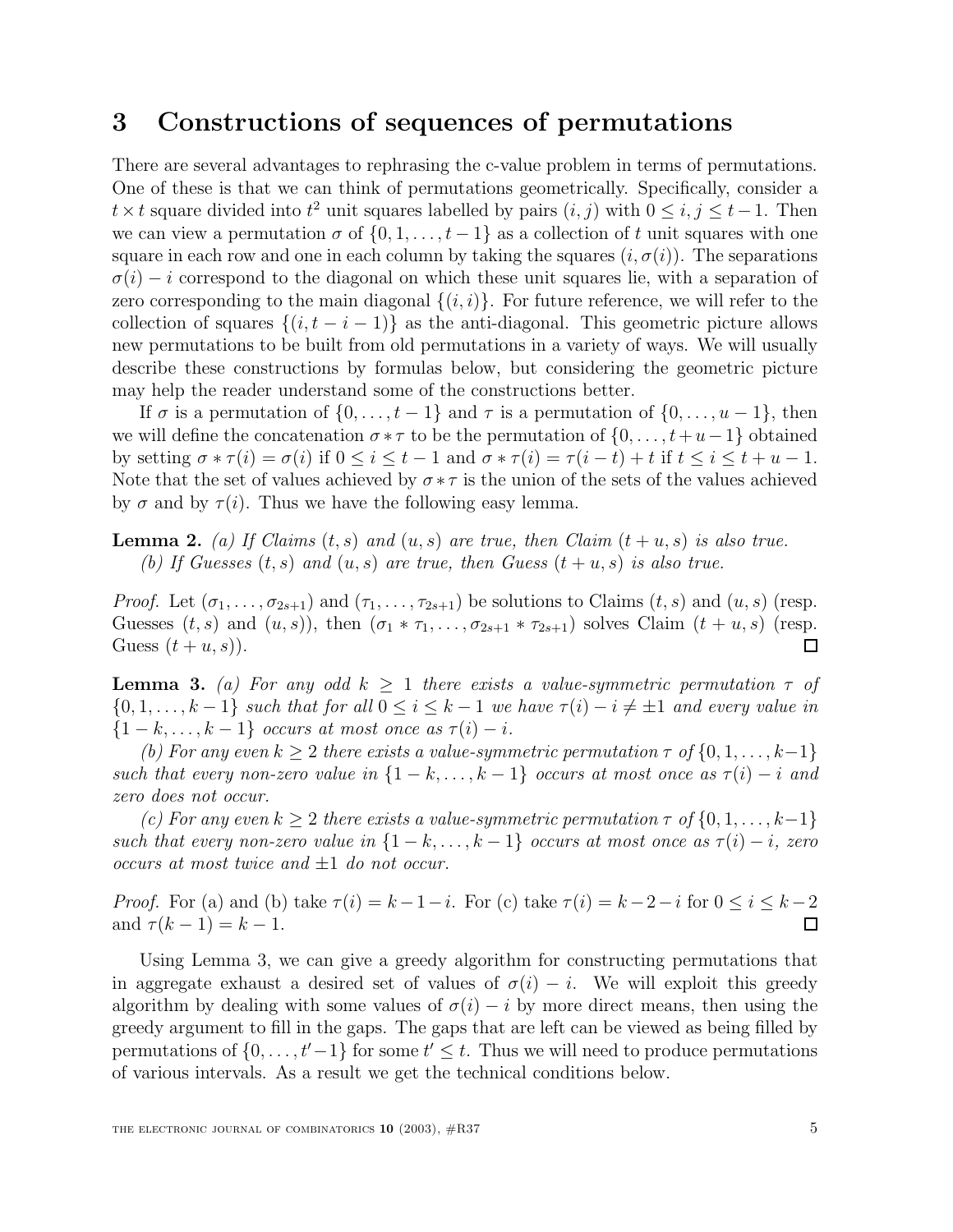**Lemma 4.** Suppose we are given a sequence  $(t_1, \ldots, t_k)$  of positive integers (ordered in ascending order), a sequence  $(n_0,\ldots,n_{s-1})$  of nonnegative integers, and an integer  $n_s > 0$ such that:

(*i*)  $n_0 + 2\sum_{i=1}^s n_i = \sum_{j=1}^k t_j;$ 

(ii)  $n_i \geq s + k - i - 1$  for  $2 \leq i \leq s - 1$ ; and

(iii) let m be the number of even integers among the  $t_i$ , then  $2n_1 + n_0 \geq k + m$  and  $n_0 \geq k - m$ .

Then there exist  $(\sigma_j)_{j=1}^k$  where  $\sigma_j$  is a permutation of  $\{0, 1, \ldots, t_j - 1\}$  such that in aggregate i and  $-i$  each occur  $n_i$  times as  $\sigma_i(i) - i$ .

*Proof.* The proof is by induction on  $\sum_{j=1}^{k} t_j$  and starts trivially with this sum being 1 when the data require that  $s = 0$  and  $k = 1$ . The inductive step is attacked by a detailed case analysis which is best broken down into a series of cases and sublemmas.

**Case 1.**  $s = 0$ . In this case take all the permutations as the identity.

From now assume  $s > 0$ .

**Case 2.**  $t_1 \leq s+1$  is odd. In this case, let  $\sigma_1$  be the permutation from Lemma 3(a). The effect is to reduce k by 1, m remains the same and every  $n_i$  reduces by 1 for i even. Conditions (i) - (iii) clearly remain satisfied.

**Case 3.**  $t_1 \leq s + 1$  is even. In this case, let  $\sigma_1$  be the appropriate permutation from Lemma  $3(b)$  or  $3(c)$ . The choice between the permutation provided by Lemma  $3(b)$  and  $3(c)$  is determined by whether  $n_1$  is zero or not. In either case it is clear that the conditions (i) - (iii) remain satisfied.

A form of this construction will be used at various other points in the proof and at these points similar arguments about preservation of the conditions will apply. From now assume that  $t_1 > s + 1$ .

**Sublemma 4.1.** Let  $0 < u \leq t_k$  and suppose that  $\tau$  is a value symmetric permutation of  $(0,\ldots,u-1)$  achieving the values  $\prod_{i=0}^{s}(i)^{r_i}$  and so that the sequences  $(t_1,\ldots,t_{k-1},t_k-u)$ and  $(n_0 - r_0, \ldots, n_s - r_s)$  (after re-ordering, if necessary) still satisfy the hypotheses of Lemma 4, then a solution  $\{\sigma_i\}_{i=1}^k$  to this latter problem extends to a solution of the original by replacing  $\sigma_k$  with  $\sigma_k * \tau$ . (Note that if  $u = t_k$  then this is interpreted by  $\sigma_k$  being the empty permutation.)

Proof. Simply apply the induction.

**Case 4.**  $s = 1$ . In this case, by assumption  $t_k \geq t_1 \geq 2$  and  $n_1 > 0$ . Let  $u = 2$  and  $\tau = (0, 1)$  and apply Sublemma 4.1. Conditions (i) - (iii) are easily satisfied in both cases.

**Case 5.**  $s = 2$ . In this case, by assumption  $t_k \ge t_1 \ge 3$ . If  $t_1 = 3$  then take  $\sigma_1 = (0 \ 2)(1)$ . This reduces k by 1, leaves m unchanged and reduces both  $n_0$  and  $n_2$  by 1. Conditions (i) - (iii) remain satisfied. Otherwise all  $t_i \geq 4$ . If  $n_1 > 0$  then let  $u = 4$  and  $\tau = (0 \ 1 \ 3 \ 2)$ . If  $n_1 = 0$  let  $u = 4$  then if  $n_2 \ge 2$  let  $\tau = (0 \ 2)(1 \ 3)$  and if  $n_2 = 1$ , let  $\tau = (0 \ 2)(1)(3)$ . In each case conditions (i) - (iii) remain satisfied.

 $\Box$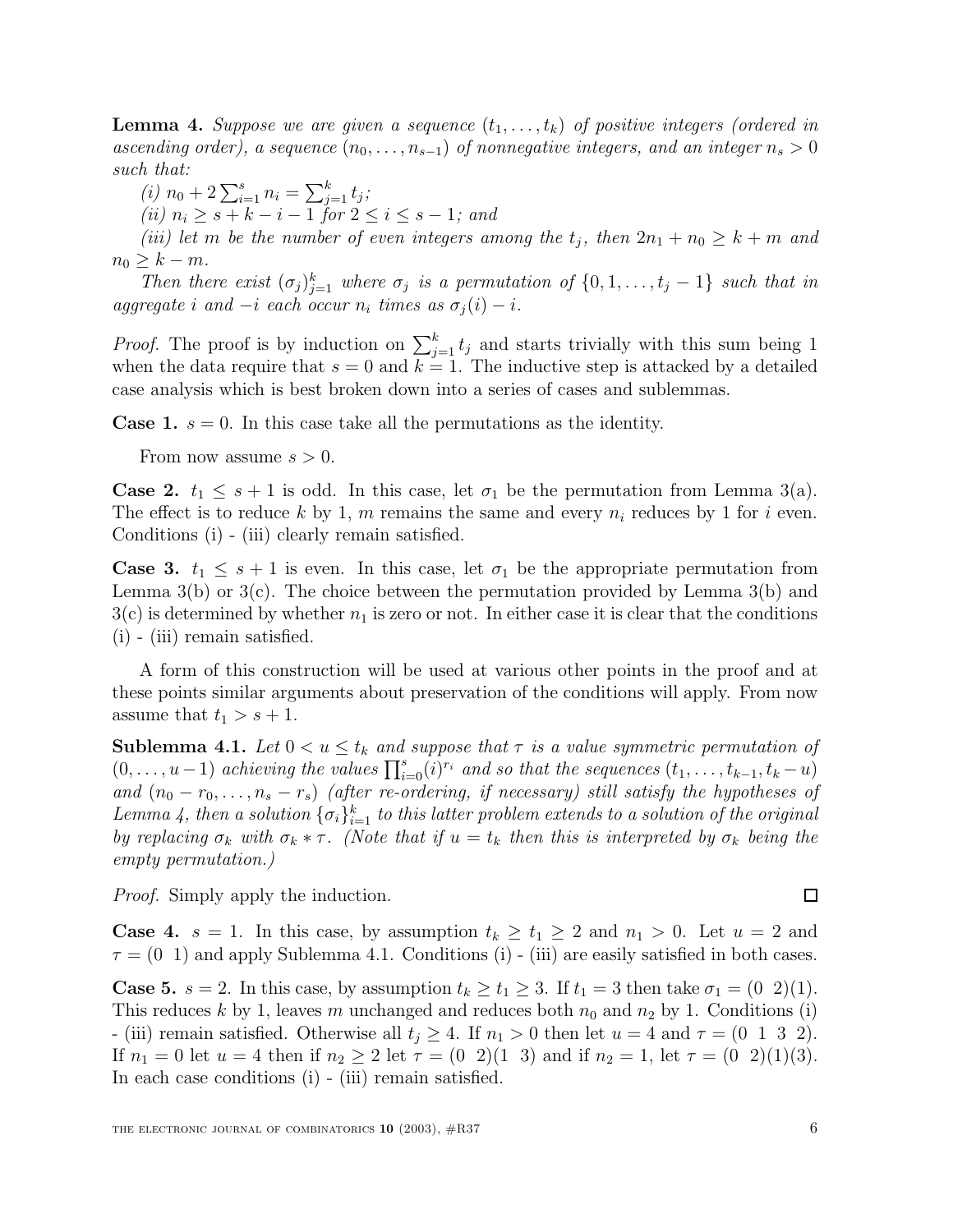From now we assume  $s \geq 3$ .

**Sublemma 4.2.**  $t_k \geq 2s - 2$ .

*Proof.* From condition (ii),  $\sum_{i=2}^{s-1} n_i \ge \frac{1}{2}(s-2)(s-3) + k(s-2)$ . Hence

$$
\sum_{j=1}^{k} t_j = n_0 + 2 \sum_{i=1}^{s} n_i > (s-2)(s-3) + 2k(s-2) + k + m.
$$

Thus the average value of the  $t_j$  is more than  $2s - 3$ .

**Sublemma 4.3.** If  $n_s \geq \min\{t_k, 2s\} - s$  the inductive step proceeds.

*Proof.* If  $t_k \geq 2s$  then let  $u = 2s$ ,  $\tau = \prod_{r=0}^{s-1}(r - r + s)$  and apply Sublemma 4.1.  $n_s$  reduces by  $s$ .

If  $t_k = 2s - 1$ , then let  $\sigma_k = (s - 1) \prod_{r=0}^{s-2} (r \ r + s)$ . As  $2s - 1$  is odd k reduces by 1, m is unchanged,  $n_0$  reduces by 1 and  $n_s$  reduces by  $s - 1$ . It is clear that the conditions remain satisfied.

If  $t_k = 2s - 2$ , then let  $\sigma_k = \alpha \prod_{r=0}^{s-3} (r \ r + s)$  where  $\alpha$  is either  $(s-2)(s-1)$  if  $n_1 = 0$ or  $(s-2, s-1)$  if  $n_1 > 0$ . Again it is simple to check that the conditions remain satisfied and  $n_s$  reduces by  $s-2$ .

In each case the hypothesis ensures that  $n<sub>s</sub>$  is reducible by the amount required.  $\Box$ 

From here we can now also assume that  $n_s < s$  since otherwise Sublemma 4.3 allows a further reduction.

**Case 6.**  $s = 3$ . Note that in this case we have  $n_3 < 3$ , and, since  $t_1 > 4$ , we must have  $t_k \geq 5 = 2s - 1.$ 

If  $n_3 = 2$  and  $t_k \ge 6$ , let  $u = 6$  and  $\tau = (0 \ 2 \ 5 \ 3)(1 \ 4)$  which provides separations  $(3)^{2}(2)^{1}$  whence we can apply Sublemma 4.1 since  $n_1 \geq k$ . If  $n_3 = 2$  and  $t_k = 5$ , then we are covered by Sublemma 4.3.

If  $n_3 = 1$ ,  $n_2 \geq 2$  and  $t_k \geq 6$  let  $u = 6$  and  $\tau = (0 \ 2)(1 \ 4)(3 \ 5)$  and apply Sublemma 4.1. If  $n_3 = 1$ ,  $n_2 = 1$  or 2, and  $t_k = 5$ , let  $\sigma_k = (0 \ 3)(2 \ 4)(1)$  and since 5 is odd, the conditions still apply.

Thus we are left with a final case:  $n_3 = 1$ ,  $n_2 = 1$  and  $t_k \geq 6$ . As  $n_2 \geq k$  this means that  $k = 1$  and  $t = t_k = 2 + 2n_1 + n_0 \geq 6$ . If  $n_1 \geq 1$  then let  $u = 6$  and  $\tau = (0 \ 3 \ 1)(2 \ 4 \ 5)$  which has separations  $3^{1}2^{1}1^{1}$ . Now apply Sublemma 4.1 and the conditions remain satisfied since s reduces by 2. If  $n_1 = 0$ , let  $u = 5$  and  $\tau = (0 \ 3)(2 \ 4)(1)$ and apply Sublemma 4.1.

From here we assume that  $s \geq 4$ ,  $t_k \geq 2s - 2$ ,  $t_1 \geq s + 1$ , and  $n_s < s$ . Let p be the smallest integer such that  $n_s + n_{s-1} + \cdots + n_{s-p} + p \geq s$ . As  $s \geq 4$  and  $\sum_{i=0}^{s-2} n_{s-i} + s-2 \geq s$ , such a p exists and is less than  $s - 1$ . Also  $n_s + 0 < s$ , hence  $p > 0$ . For ease of notation, let  $a_r = \sum_{i=0}^r n_{s-i}$ , so  $a_0 = n_s$  and  $a_i - a_{i-1} = n_{s-i}$ . Conventionally let  $a_{-1} = 0$ .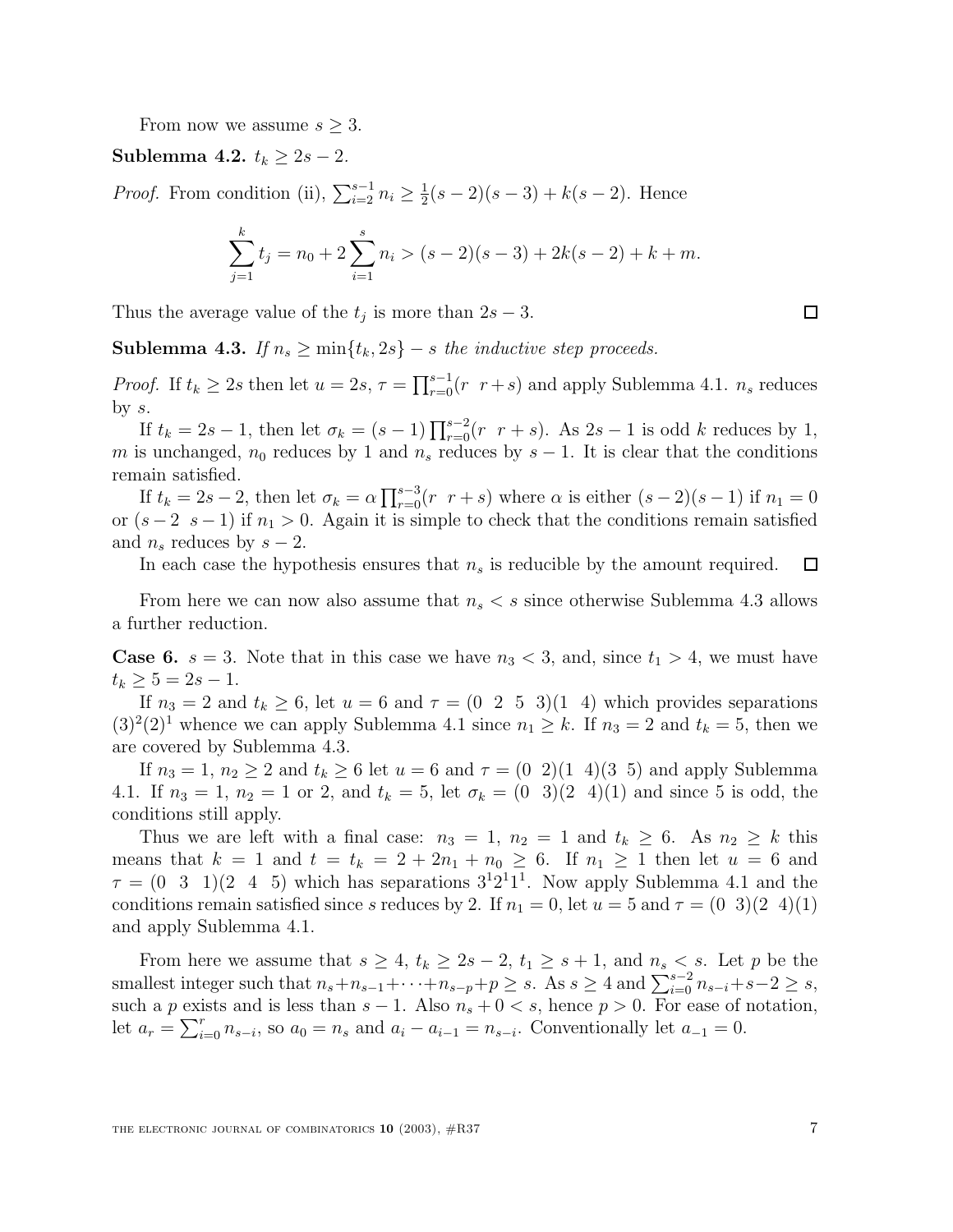**Case 7.**  $p > 1$ . If p is even, take  $u = 2s - p$  and let  $\tau$  be

$$
\prod_{i=0}^{p-1} \left( \prod_{r=a_{i-1}+i}^{a_i+i-1} (r \ r+s-i) \right) \prod_{r=a_{p-1}+p}^{s-1} (r \ r+s-p)
$$
  
 
$$
\times \prod_{r=0}^{(p-2)/2} (a_{2r}+2r \ a_{2r+1}+2r+1).
$$

If  $p > 1$  is odd, take  $u = 2s - p + 1$  and let  $\tau$  be

$$
\prod_{i=0}^{p-1} \left( \prod_{r=a_{i-1}+i+1}^{a_i+i} (r \ r+s-i) \right) \prod_{r=a_{p-1}+p+1}^{s} (r \ r+s-p)
$$
  
 
$$
\times \prod_{r=0}^{(p-1)/2} (a_{2r-1}+2r \ a_{2r+1}+2r+1).
$$

In each case, u is even and  $\tau$  is a complete set of disjoint transpositions achieving separations  $\pm(s-i)$   $n_{s-i}$  times for  $0 \leq i < p$  and separations  $\pm(s-p)$  at most  $n_{s-p}$  times.

To be sure of this we need to examine the separations produced in the final product set in each case to ensure that these do not over-contribute to separations of these sizes. These additional separations come in sizes  $\pm(n_{s-i}+1)$  for  $0 \leq i < p$ .

If  $p > 1$  then, by the minimality of p we know that  $\sum_{i=0}^{p-1} n_{s-i} + (p-1) < s$ . But each of the values of the  $n_{s-i}$  are at least 1, so this inequality manipulates to  $n_{s-i} + 1 \leq$  $s - 2p + 2 < s - p$  unless  $p = 2$  and we have equality here. But if that is the case, then  $n_s + n_{s-1} = s - 2$  and the penultimate product in the expression for  $\tau$  is in fact empty so that we have not found any separation yet of size  $\pm(s-2)$  and there is space for this extra one. Also note that these extra separations all have size at least 2 so cannot affect the counting of  $n_0$  and  $n_1$ .

Again, if  $p > 1$  the value for u is always even and is no more than  $2s - 2 \le t_k$ . So Sublemma 4.1 can be applied.

So we are left with the case  $p = 1$ .

**Case 8.**  $p = 1$ ,  $t_k \ge 2s$ , and  $n_s \le s - 3$ . In this case we take proceed as in the previous case. The only difference is that because  $p = 1$  and  $t_k \geq 2s$ , we are concerned about the separation  $n_s + 1$  introduced by the last product in  $\tau$ . If  $n_s \leq s - 3$  then this is at most  $s-2 < s-1 = s-p$  and the same argument as above applies.

**Case 9.**  $n_s = s-1$ . If  $t_k \geq 2s$ , take  $u = 2s$  and  $\tau = \begin{pmatrix} 0 & s-1 & 2s-1 & s \end{pmatrix} \prod_{i=1}^{s-2} (i-i+s)$ . This gives separations  $s^{s-1}(s-1)^1$  and Sublemma 4.1 applies. If  $t_k < 2s$  then by Sublemma 4.3 the situation is reducible also.

**Case 10.**  $n_s = s - 2$ ,  $n_{s-1} \geq 2$  and  $t_k \geq 2s$ . Let  $u = 2s$  and  $\tau = (0 \ s - 1)(s \ 2s -$ 1)  $\prod_{i=1}^{s-2}$  (*i i* + *s*) which gives separations  $s^{s-2}(s-1)^2$  and Sublemma 4.1 applies.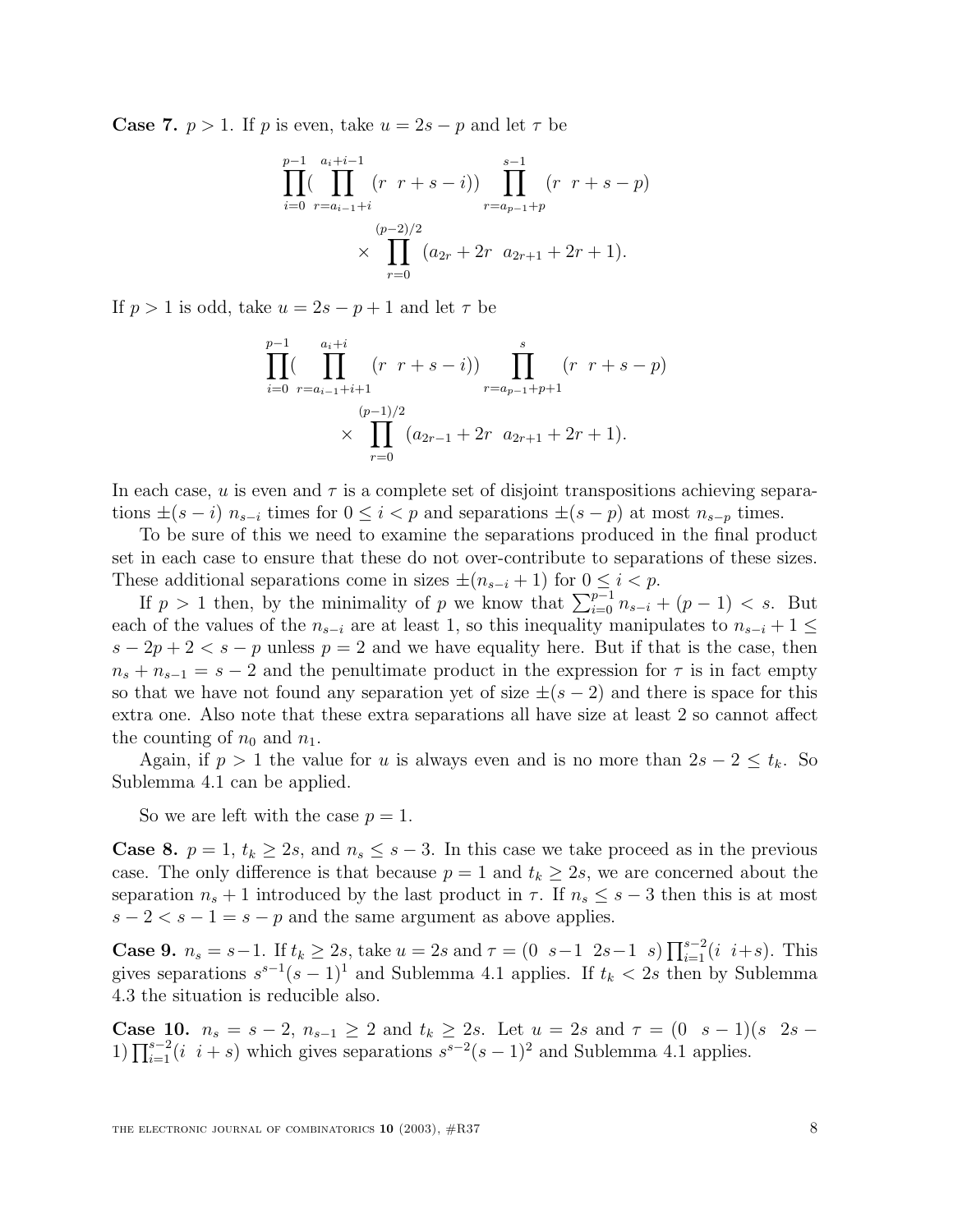Note that if  $n_s = s - 2$ , by condition (ii), this case can only fail to be applicable when  $k = 1$ . Further in this case from the proof of Sublemma 4.2 and the fact that  $s > 3$  it follows that  $t_k \geq 2s$ . Thus we are left with the following situations:

- (a)  $n_s \leq s 3$ ,  $2s 2 \leq t_k \leq 2s 1$  and  $n_s + n_{s-1} + 1 \geq s$ .
- (b)  $n_s = s 2$ ,  $n_{s-1} = 1$ ,  $k = 1$  and  $t_k \ge 2s$ , and

**Case 11.**  $n_s \leq s - 3$ ,  $t_k = 2s - 1$  and  $n_s + n_{s-1} + 1 ≥ s$ . In this case, let

$$
\omega_k = (n_s) \prod_{i=0}^{n_s-1} (i \ i+s) \prod_{i=n_s+1}^{s-1} (i \ i+s-1).
$$

This uses all  $n_s$  separations of size s together with  $s - n_s - 1 \leq n_{s-1}$  separations of size s − 1 and has one fixed point. But  $2k - 1$  is odd so m is unchanged and k reduces by 1 so conditions (i) - (iii) remain satisfied.

**Case 12.**  $n_s \leq s - 3$ ,  $t_k = 2s - 2$  and  $n_s + n_{s-1} + 1 ≥ s$ . In this case, let

$$
\omega_k = (n_s \ s - 1) \prod_{i=0}^{n_s-1} (i \ i + s) \prod_{i=n_s+1}^{s-2} (i \ i + s - 1).
$$

This uses all  $n_s$  separations of size s together with  $s - n_s - 2 \leq n_{s-1}$  separations of size s − 1 together with one of size  $s - 1 - n_s$  where  $s - 2 \geq s - 1 - n_s \geq 2$ . Thus we can reduce s by 1 and the inductive step can proceed.

**Case 13.**  $n_s = s - 2$ ,  $k = n_{s-1} = 1$  and  $t = t_k \ge 2s$ . Since we have  $s > 3$ , we must also have  $n_{s-2} \geq 2$ . Now let  $u = 2s$  and  $\tau = (0 \ (s-2) \ (2s-2) \ s \ (2s-1) \ (s-1)) \prod_{i=1}^{s-3} (i \ i+s)$ . This has separations  $s^{n-2}(s-1)^1(s-2)^1$  and we can apply Sublemma 4.1. П

Lemma 4 assumes that the desired separations include all values from 2 up to s. However, we will also want to apply Lemma 4 in the situation where there are a relatively small number of larger separations and then 2 up to s. We will do this by first invoking Lemma 5 below. This will give us permutations that achieve the desired larger separations and have contiguous blocks of fixed points. A block of b consecutive fixed points can be replaced by a translate of a permutation of  $\{0,\ldots,b-1\}$  to give other separations. Thus Lemma 4 can be used to build permutations to replace these blocks and give any further permutations. This is one reason why Lemma 4 was phrased to build different lengths of permutations.

**Lemma 5.** Suppose we are given  $t > r \ge 1$ . Write  $t = ar + e$ , where  $0 \le e < r$ . If a is even let  $N = ar/2$  and if a is odd let  $N = (a-1)r/2 + e$ . Note that in either case  $N > (t - r)/2$ .

(a) There is a value-symmetric permutation  $\pi$  of  $\{0,\ldots,t-1\}$  which achieves separations  $r^N 0^{t-2N}$  and for which the fixed points form a contiguous block.

(b) For any  $1 \leq n \leq N$ , there is a value-symmetric permutation  $\pi$  of  $\{0, \ldots, t -$ 1} which achieves separations  $r^n0^{t-2n}$  and for which the fixed points form at most two contiguous blocks.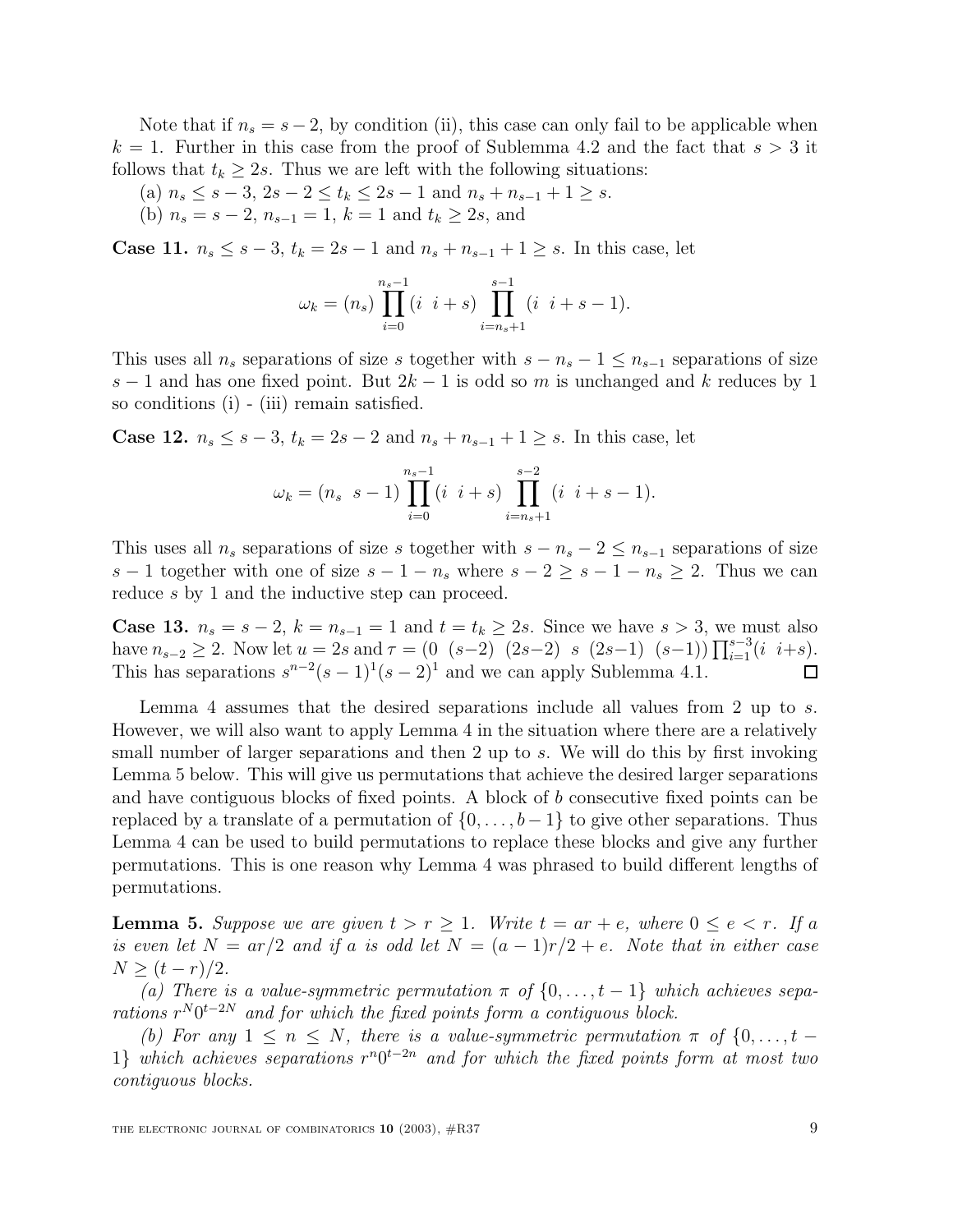Proof. Consider the infinite product of transpositions

 $(0 r)(1 r+1)\cdots(r-1 2r-1)(2r 3r)\cdots(3r-1 4r-1)(4r 5r)\cdots$ 

For (a) take  $\pi$  to be all the transpositions on this list which only involve points in  $\{0,\ldots,t-1\}$ . For (b) take the first *n* transpositions in this product. П

Lemmas 4 and 5 will give us a way of completing a set of permutations to a solution to Claim  $(t, s)$ . We also need to get started by producing a useful set of permutations. One method for producing these is given by the following lemma.

**Lemma 6.** Suppose  $v > b \geq 0$  and Claim  $(v, b)$  and  $(v + 1, b)$  are both true. Then

(a) There is a sequence  $(\sigma_j)_{j=1}^{2b+1}$  of  $\{0,\ldots, 4v-1\}$  such that the  $\sigma_j$  and their inverses achieve the separations  $(v + b)^{4v}(v + b - 1)^{4v} \cdots (v - b)^{4v}$ .

(b) There is a sequence  $(\sigma_j)_{j=1}^{2b+1}$  of  $\{0,\ldots, 4v\}$  such that the  $\sigma_j$  and their inverses achieve the separations  $(v + b + 1)^{v}(v + b)^{4v+1}(v + b - 1)^{4v+1} \cdots (v - b + 1)^{4v+1}(v - b)^{3v+1}$ .

(c) There is a sequence  $(\sigma_j)_{j=1}^{2b+1}$  of  $\{0,\ldots, 4v+1\}$  such that the  $\sigma_j$  and their inverses achieve the separations  $(v + b + 1)^{2v+2}(v + b)^{4v+2}(v + b - 1)^{4v+2} \cdots (v - b + 1)^{4v+2}(v - b)^{2v}$ .

(d) There is a sequence  $(\sigma_j)_{j=1}^{2b+1}$  of  $\{0,\ldots, 4v+2\}$  such that the  $\sigma_j$  and their inverses achieve the separations  $(v+b+1)^{3v+2}(v+b)^{4v+3}(v+b-1)^{4v+3}\cdots(v-b+1)^{4v+3}(v-b)^{v+1}.$ 

*Proof.* Let  $(\tau_j)_{j=1}^{2b+1}$  be a solution to Claim  $(v, b)$  and let  $(\phi_j)_{j=1}^{2b+1}$  be a solution to Claim  $(v+1,b)$ . For (a) define permutations  $\sigma_j$  by

$$
\sigma_j(i) = \begin{cases}\n\tau_j(i) + v & (0 \le i \le v - 1) \\
\tau_j(i - v) & (v \le i \le 2v - 1) \\
\tau_j(i - 2v) + 3v & (2v \le i \le 3v - 1) \\
\tau_j(i - 3v) + 2v & (3v \le i \le 4v - 1)\n\end{cases}
$$

.

.

.

For (b) define permutations  $\sigma_i$  by

$$
\sigma_j(i) = \begin{cases} \tau_j(i) + v & (0 \leq i \leq v - 1) \\ \tau_j(i - v) & (v \leq i \leq 2v - 1) \\ \phi_j(i - 2v) + 3v & (2v \leq i \leq 3v) \\ \tau_j(i - 3v - 1) + 2v & (3v + 1 \leq i \leq 4v) \end{cases}
$$

For (c) define permutations  $\sigma_i$  by

$$
\sigma_j(i) = \begin{cases} \tau_j(i) + v & (0 \leq i \leq v - 1) \\ \tau_j(i - v) & (v \leq i \leq 2v - 1) \\ \phi_j(i - 2v) + 3v + 1 & (2v \leq i \leq 3v) \\ \phi_j(i - 3v - 1) + 2v & (3v + 1 \leq i \leq 4v + 1) \end{cases}
$$

For (d) define permutations  $\sigma_j$  by

$$
\sigma_j(i) = \begin{cases} \phi_j(i) + v + 1 & (0 \leq i \leq v) \\ \phi_j(i - v - 1) & (v + 1 \leq i \leq 2v + 1) \\ \tau_j(i - 2v - 2) + 3v + 3 & (2v + 2 \leq i \leq 3v + 1) \\ \phi_j(i - 3v - 2) + 2v + 2 & (3v + 2 \leq i \leq 4v + 2) \end{cases}.
$$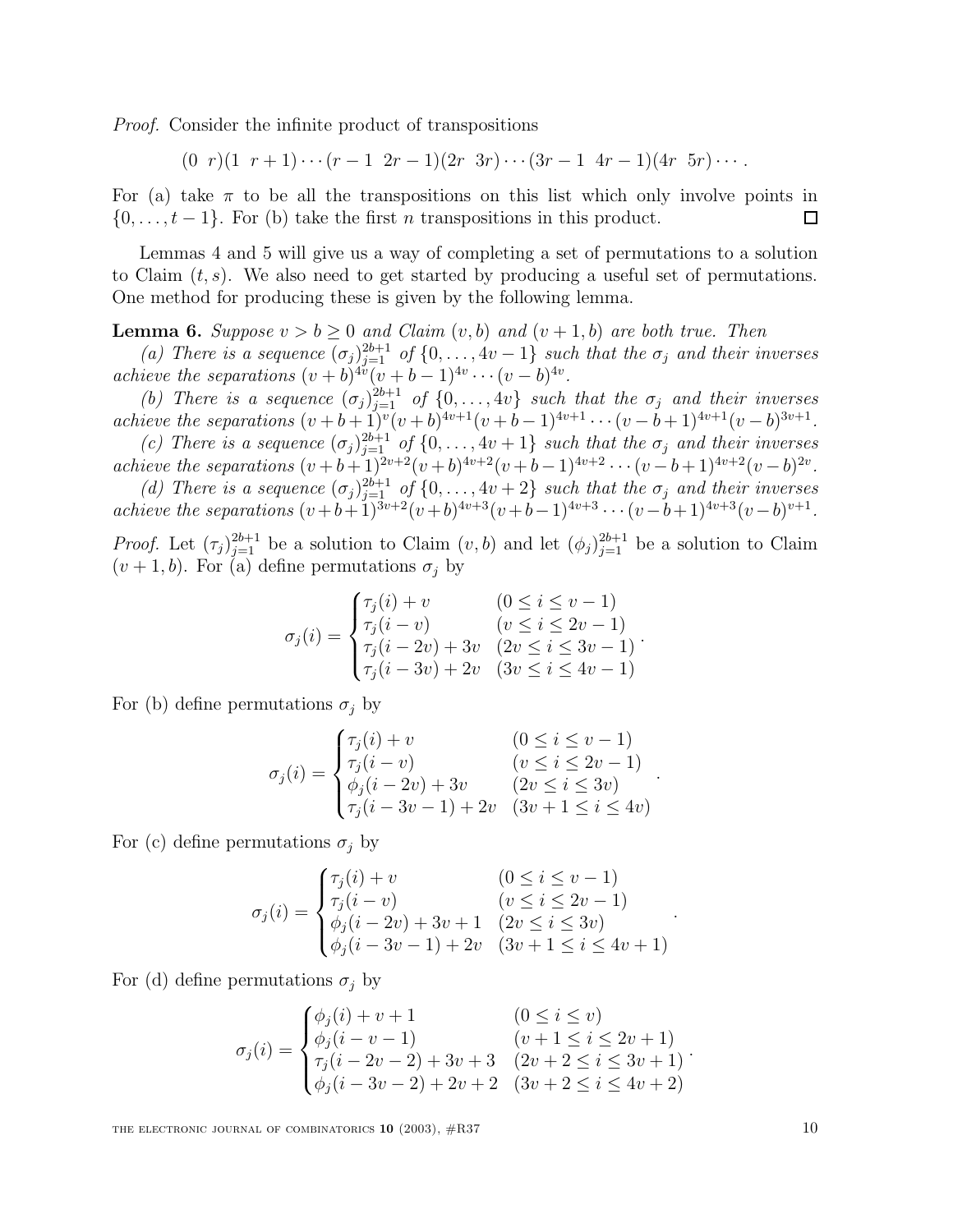These permutations are each composed of four blocks. The diagonals of these blocks are either v or  $v + 1$  above or below the main diagonal. A  $\tau$  (resp.  $\phi$ ) block K above the main diagonal contributes all separations  $K - b, \ldots, K + b$  exactly v (resp. v + 1) times. (Taking  $K < 0$  is equivalent to assuming below the diagonal.) Combining these remarks we see that the  $\sigma_i$  and their inverses combine to give the desired separations. □

### **4** The case  $p + q \equiv 0 \pmod{4}$

We now turn to using the tools of the previous section to prove Claim  $(t, s)$ . The proof will be by induction on  $s + t$ , however the inductive step will require us to construct permutations meeting the following extra criterion.

(\*) If  $s \ge 1$  and  $(t, s) \ne (3, 1)$ , then  $\sigma_{2s}(s) = \sigma_{2s+1}(s) = 0$  and  $\sigma_{2s}(t-1) = \sigma_{2s+1}(t-1) =$  $t-s-1$ .

Note that as the order of the sequence of permutations is not significant, it will be sufficient to demonstrate that two permutations satisfying (\*) exist within the construction as we can then simply reorder the permutations. Note that when  $t = s + 1$  the two conditions in (∗) are the same. The power of the condition (∗) is illustrated by the following two lemmas.

**Lemma 7.** Let  ${\lbrace \tau_j \rbrace}_{j=1}^{2a+1}$  be a solution to Claim  $(u, a)$  satisfying  $(*)$ , then there is a set  $\{\sigma_j\}_{j=1}^{2a+1}$  of permutations of  $\{0,\ldots,2u-1\}$  providing separations of the form  $\prod_{x=-a}^{a} (u+x)^u$ also satisfying  $(*)$  in the context of  $t = 2u$  and  $s = u + a$ .

*Proof.* Define  $\sigma_i(i) = \tau_i(i) + u$  for  $0 \leq i \leq u-1$  and  $\sigma_i(i) = \tau_i(i-u)$  for  $u \leq i \leq 2u-1$ .

Then in the former case, the separations defined by the  $\sigma_j$ , cover the range from  $u - a$ to  $u + a$ , and, in the latter case, since  $\sigma_i(i) - i = \tau_i(i - u) - (i - u) - u$ , the separations cover the range  $-u - a$  to  $-u + a$  as required.

Now as  $s = u + a \ge u$ ,  $\sigma_{2a}(s) = \sigma_{2a+1}(s) = \tau_{2a}(s - u) = \tau_{2a}(a) = 0$  from (\*). Also  $\sigma_{2a}(2u-1) = \sigma_{2a+1}(2u-1) = \tau_{2a}(2u-1-u) = \tau_{2a}(u-1) = u-a-1 = 2u-(u+a)-1 =$  $t - s - 1$ . Thus (\*) is satisfied by the  $(\sigma_i)$ Π

**Lemma 8.** Let  $u > a$  and let  $\{\tau_j\}_{j=1}^{2a-1}$  be a solution to Claim  $(u, a - 1)$  satisfying  $(*)$ and  $\{\phi_j\}_{j=1}^{2a+1}$  be a solution to Claim  $(u+1,a)$  also satisfying  $(*)$ , then then there is a set  $\{\sigma_j\}_{j=1}^{2a+1}$  of permutations of  $\{0,\ldots,2u\}$  such that they, together with their inverses, provide separations  $(\prod_{x=-a+2}^{a}(u+x)^{2u+1})(u-a+1)^{u+1}(u-a)^{u-3}0^6$  also satisfying (\*) in the context of  $t = 2u + 1$  and  $s = u + a$ .

If  $u = a$  the same hypothesis leads to the same conclusion except that the terms  $(u (a)^{u-3}0^6$  need to be replaced by  $0^{2u}$ .

Proof. For  $1 \leq j \leq 2a-1$ , define permutations  $\sigma_j$  of  $\{0, \ldots, t-1\}$  by  $\sigma_j(i) = \phi_j(i) + u$ for  $0 \leq i \leq u$  and  $\sigma_i(i) = \tau_i(i - u - 1)$  for  $u + 1 \leq i \leq 2u$ .

This uses every  $\tau_j$  and every  $\phi_j$  except  $\phi_{2a}$  and  $\phi_{2a+1}$  which satisfy  $\phi_{2a}(a) = \phi_{2a+1}(a)$ 0 and  $\phi_{2a}(u) = \phi_{2a+1}(u) = u - a$  by (\*). Also note here that the same argument as in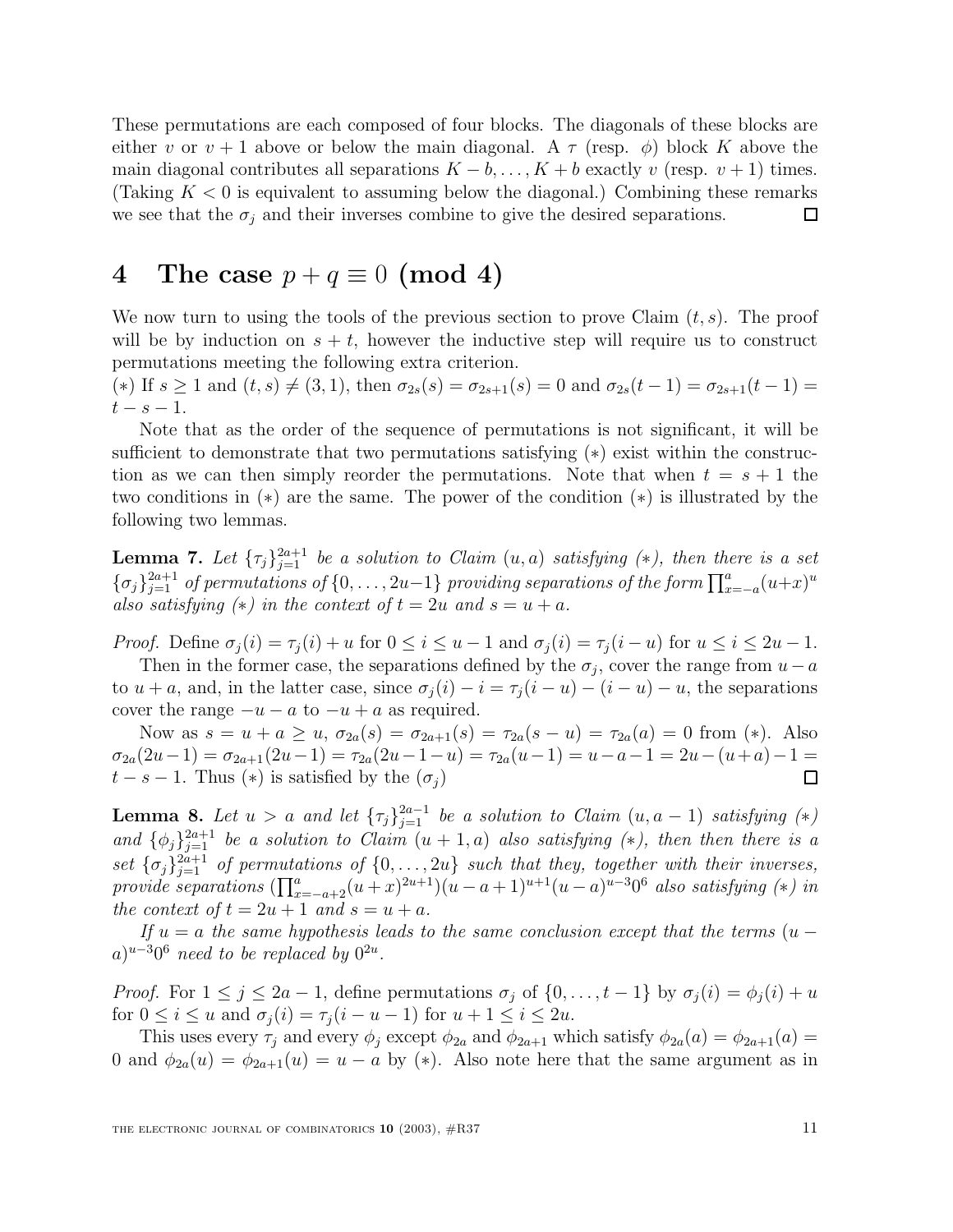Lemma A above, shows that the fact that the  $\tau_j$  satisfy (\*) implies that the  $\sigma_j$  defined to this point also do.

Define  $\sigma_{2a}$  by  $\sigma_{2a}(i) = \phi_{2a}(i) + u$  for  $0 \le i \le u - 1$  and  $i \ne a$ ,  $\sigma_{2a}(i) = \phi_{2a+1}^{-1}(i - u)$  for  $u+1 \leq i \leq 2u$  and  $i \neq 2u-a$ ,  $\sigma_{2a}(a) = a$ ,  $\sigma_{2a}(u) = u$ , and  $\sigma_{2a}(2u-a) = 2u-a$ . Note that if  $u = a$ , this defines  $\sigma_{2a}(a)$  (identically) three times.

The case  $u = a$  is slightly different because  $\sigma_{2a}$  gets only one fixed point instead of three from these equations as  $a, u$  and  $2u - a$  coincide.

In aggregate the  $\tau_j$  achieve separations  $\prod_{x=0}^{a-1} x^u$ , therefore their contribution to the  $\sigma_j$ and their inverses is  $\prod_{x=-a+2}^{a} (u+x)^u$  (the inverses deliver the positive values).

In aggregate the  $\phi_j$  achieve separations  $\prod_{x=0}^a x^{u+1}$ . But, in constructing the  $\sigma_j$ , the special values in the definition of  $\sigma_{2a}$  mean that we miss four separations of  $-a$  (for  $u = a$ ) we miss only two) and gain six fixed points (for  $u = a$  we gain only two fixed points). Therefore their contribution to the  $\sigma_j$  and their inverses is  $(\prod_{x=-a+1}^{a} (u+x)^{u+1})(u-a)^{u-3}0^6$ (for  $u = a$ , the terms  $(u - a)^{u-3}0^6$  become  $0^{2u}$ ).

Counting up, the total contribution of the  $\sigma_i$  and their inverses is as required.  $\Box$ 

**Theorem 9.** Claim  $(t, s)$  holds for all  $t > s \geq 0$ , moreover the solutions can be chosen to satisfy  $(*).$ 

*Proof.* We will proceed by induction on  $s + t$ .

**Case 1.**  $s = 0$ . In this case, for any t we take a single permutation  $\sigma_1$  as the identity.

**Case 2.**  $s = 1$ . For  $(t, s) = (2u, 1)$  take  $\sigma_2 = \sigma_3 = \prod_{i=0}^{u-1} (2i \ 2i + 1)$ . If  $u = 1$  and  $u = 2$ take  $\sigma_1$  to be the identity and for  $u \geq 2$  let  $\sigma_1 = (0 \ 1)(2u - 2, 2u - 1)$ 

For  $(t, s) = (2u + 1, 1)$ , and  $u \ge 3$  let  $\sigma_1 = (0 \quad 1)(2u - 1 \quad 2u)$ ,  $\sigma_2 = (2u -$ 1 2u)  $\prod_{i=0}^{u-2} (2i \ 2i+1)$  and  $\sigma_3 = (2u-1 \ 2u) \prod_{i=0}^{u-3} (2i \ 2i+1)$ .

For  $(3, 1)$ , we let  $\sigma_1 = \sigma_2 = \sigma_3 = (0 \; 1)$ . For  $(5, 1)$  we let  $\sigma_1 = (0 \; 1)$  and  $\sigma_2 = \sigma_3 =$  $(0 \t1)(3 \t4).$ 

**Case 3.**  $t = s + 1$ . We consider the cases t even and t odd separately. Suppose  $t = 2u$ and  $s = 2u - 1$ . Then apply Lemma 7 using solutions to Claim  $(u, u - 1)$  (which exist by induction) to produce  $2u - 1$  permutations delivering the separations  $\prod_{x=1}^{2u-1}(x)^u$  and satisfying (∗). Duplicating these and adding the identity permutation completes the construction.

If  $t = 2u + 1$  and  $s = 2u$ , then apply Lemma 8 using solutions to Claims  $(u, u - 1)$ and  $(u + 1, u)$  (which again exist by induction) to provide 4u permutations with separations  $0^{2u}1^{u+1}\prod_{x=2}^{2u}(x)^{2u+1}$ . The final permutation  $\prod_{i=0}^{u-1}(2i \ 2i+1)$  gives the remaining separations  $1^u0^1$ .

From here on we assume that  $t>s+1$  and  $s>1$ .

**Case 4.**  $t \geq 2s+2$ . Here we can write  $t = u+v$  where both  $u, v \geq s+1$ . So, by induction Claims  $(u, s)$  and  $(v, s)$  hold with  $(*)$ . Lemma 2 gives a concatenated solution to Claim  $(t, s)$  and it is easy to check that this construction provides a solution also satisfying  $(*)$ .

From here on we assume that  $2s + 2 > t > s + 1$  and  $s > 1$ .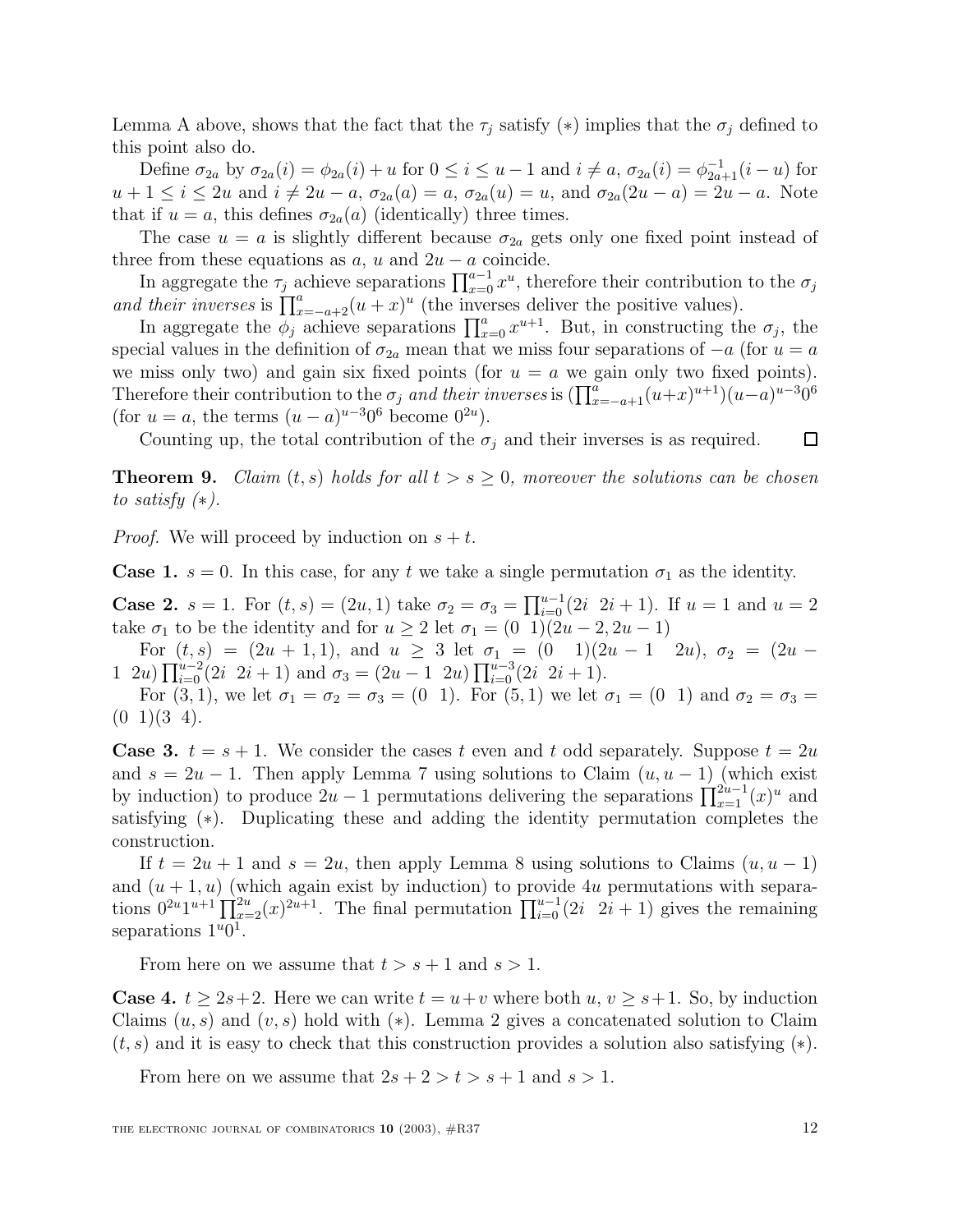**Case 5.**  $s = 2$ . The only cases left are  $(t, s) = (4, 2)$  and  $(5, 2)$ . For  $(4, 2)$ , let  $\sigma_1$  be the identity,  $\sigma_2 = \sigma_3 = (0 \ 1)(2 \ 3)$  and  $\sigma_4 = \sigma_5 = (0 \ 2)(1 \ 3)$ .

For (5, 2), let  $\sigma_1$  be the identity,  $\sigma_2 = (0 \ 2 \ 1)(3 \ 4)$ ,  $\sigma_3 = (0 \ 2 \ 4 \ 3 \ 1)$  and  $\sigma_4 = \sigma_5 = (0 \ 1 \ 3 \ 4 \ 2).$ 

Now we assume that  $s \geq 3$ .

**Case 6.**  $t = 2s + 1$ . There are two cases depending whether s is even or odd. Suppose first that  $s = 2r \geq 4$ . Then we define  $\sigma_1$  by

$$
\sigma_1(i) = \begin{cases}\n2r - 1 - i & (0 \le i \le r - 1) \\
3r & (i = r) \\
2r - i & (r + 1 \le i \le 2r) \\
6r + 1 - i & (2r + 1 \le i \le 3r) \\
6r - i & (3r + 1 \le i \le 4r)\n\end{cases}
$$

Taking two copies of  $\sigma_1$  and of  $\sigma_1^{-1}$  provides 4 permutations satisfying (\*) and with aggregate separations  $s^6 \prod_{x=1}^{s-1} (x)^4$ . Now take 2s – 5 copies of  $\prod_{i=0}^{r-1} (i \ s - i) \prod_{i=1}^r (s +$ i  $2s + 1 - i$ ) together with two copies of  $\prod_{i=2}^{r} (i + 2i + 2i) \prod_{i=1}^{r+1} (s + i + 2s + 1 - i)$  to complete the construction.

The case  $s = 2r + 1 \geq 5$  is similar. Define  $\sigma_1$  by

$$
\sigma_1(i) = \begin{cases}\n2r - i & (0 \le i \le r - 1) \\
3r + 1 & (i = r) \\
2r + 1 - i & (r + 1 \le i \le 2r + 1) \\
6r + 4 - i & (2r + 2 \le i \le 3r + 2) \\
6r + 3 - i & (3r + 3 \le i \le 4r + 2)\n\end{cases}
$$

Taking two copies of  $\sigma_1$  and of  $\sigma_1^{-1}$  provides 4 permutations satisfying (\*) and with aggregate separations  $s^61^20^4\prod_{x=2}^{s-1} (x)^4$ . Now take  $2s-5$  copies of  $\prod_{i=0}^r (i \ s-i) \prod_{i=1}^{r+1} (s+i)$ i  $2s + 1 - i$  together with two copies of  $(0, 1) \prod_{i=2}^{r+1} (i + 2 - i) \prod_{i=1}^{r} (s + i \sum_{i=1}^{r} (-i + 1 - i))$ to complete the construction.

**Case 7.**  $t = 2s$ . Apply Lemma 7 with  $u = s$  and  $a = 0$  to construct one permutation σ with aggregate separations s<sup>s</sup>. Note that σ satisfies (\*) Thus two copies of σ and a solution to Claim  $(t, s - 1)$  (by induction) complete the construction.

**Case 8.**  $s = 3$ . The only case not covered by the previous results is Claim  $(5,3)$ . A solution to this is:  $\sigma_1 = (0 \ 2 \ 4 \ 3 \ 1), \sigma_2 = (0 \ 1 \ 3 \ 4 \ 2), \sigma_3 = (0 \ 2)(1 \ 3),$  $\sigma_4 = (0 \ 1)(2 \ 3), s_5 = (0 \ 3)(1 \ 2)$  and  $\sigma_6 = \sigma_7 = (0 \ 3)(1 \ 4).$ 

So from now we assume that  $s \geq 4$  and  $2s > t > s + 1$ .

**Case 9.** t even. In this case  $t = 2u \leq 2s - 2$ . Let  $s = u + a$  so that  $1 \leq a \leq u - 2$  (the extremes being when  $t = 2s - 2$  and  $t = s + 2$  respectively). Applying Lemma 7 (using Claim  $(u, a)$ ) delivers  $2a + 1$  permutations with aggregate separations  $\prod_{x=u-a}^{u+a} (x)^u$ . We take two copies of each together with a solution to Claim  $(t, u - a - 1)$  to achieve all the required separations.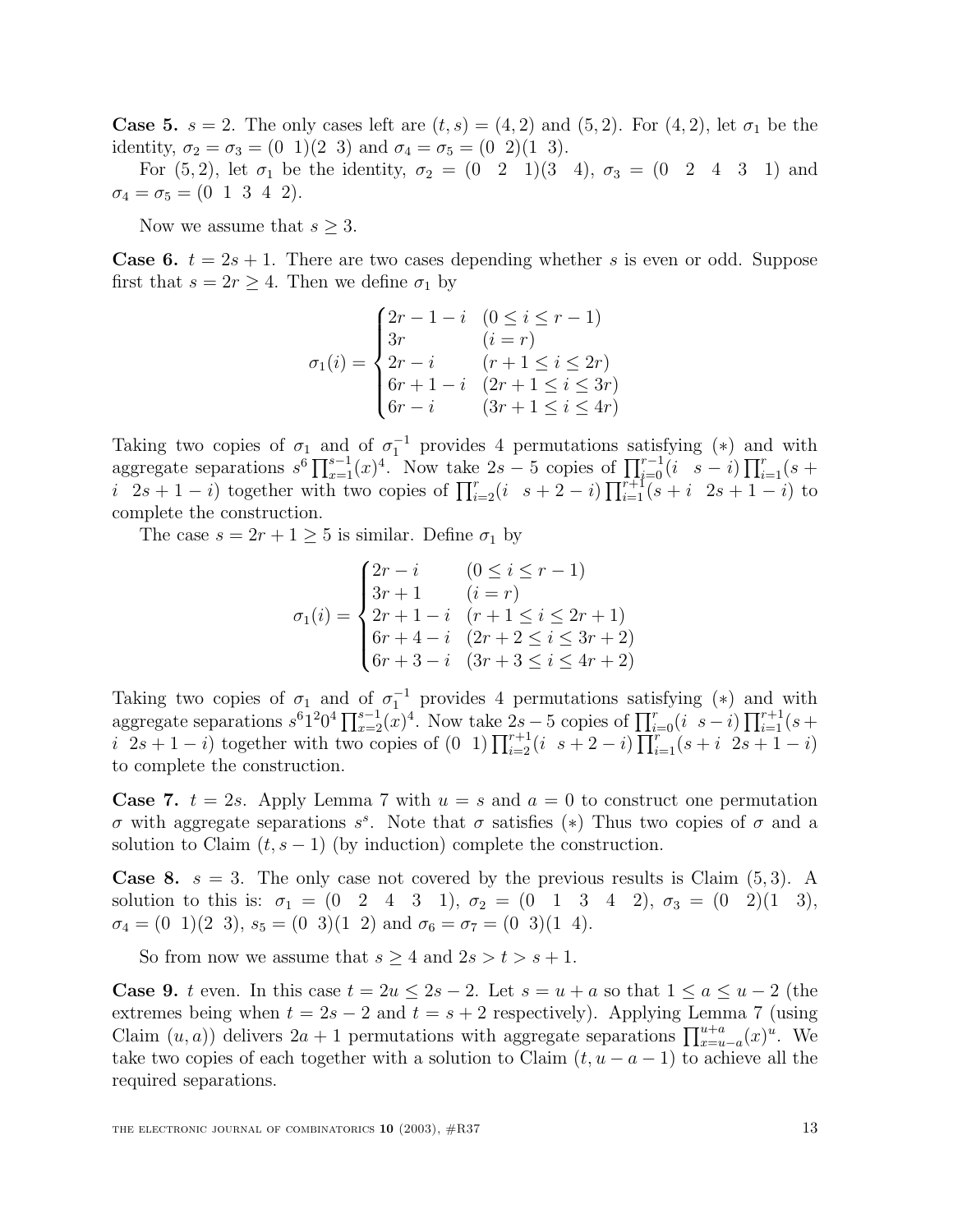Lemma 7 ensures that (\*) holds except in the case that  $(u, a) = (3, 1)$  which corresponds to  $(t, s) = (6, 4)$ . Here a specific solution is:  $\sigma_1$  is the identity,  $\sigma_2 = \sigma_3 =$ (0 3)(1 4)(2 5),  $\sigma_4 = \sigma_5 = \sigma_6 = (0 2)(1 3)(4 5)$  and  $\sigma_7 = \sigma_8 = \sigma_9 = (0 4)(1 5)(2 3)$ .

**Case 10.**  $s = 4$  or  $s = 5$ . The above working covers all cases except Claims  $(7, 4)$ ,  $(7, 5)$ and (9, 5) for which we can give explicit solutions.

A solution for the case  $(7, 4)$  is:  $\sigma_1 = (0 \ 1 \ 2)(3 \ 5)(4 \ 6), \sigma_2 = (0 \ 2 \ 1)(3 \ 5)(4 \ 6),$  $\sigma_3 = \sigma_4 = (0 \quad 3)(1 \quad 4)(2 \quad 6), \ \sigma_5 = (0 \quad 3)(1 \quad 2)(4 \quad 5), \ \sigma_6 = (0 \quad 4)(1 \quad 3)(5 \quad 6),$  $\sigma_7 = (0 \ 2)(3 \ 4)(5 \ 6)$  and  $\sigma_8 = \sigma_9 = (0 \ 4)(2 \ 6)(1 \ 5).$ 

A solution for the case (7,5) is:  $\sigma_1 = \sigma_2 = \sigma_3 = (0 \quad 5)(1 \quad 4)(2 \quad 6), \sigma_4 =$  $(0 \t4 \t1 \t5 \t2 \t6 \t3), \sigma_5 = s_4^{-1}, \sigma_6 = (0 \t2 \t1)(3 \t5)(4 \t6), \sigma_7 = (0 \t1 \t2)(3 \t5)(4 \t6),$  $\sigma_8 = (0 \t4)(1 \t2)(5 \t6), \sigma_9 = (0 \t1)(2 \t3)(4 \t5)$  and  $\sigma_{10} = \sigma_{11} = (0 \t5)(1 \t6)(2 \t4).$ 

A solution for the case  $(9,5)$  is:  $\sigma_1 = (0 \quad 5 \quad 1 \quad 6 \quad 2 \quad 7 \quad 3 \quad 8 \quad 4), \sigma_2 = \sigma_1^{-1}$ ,  $\sigma_3 = \sigma_4 = \sigma_5 = (0 \quad 3)(1 \quad 4)(2 \quad 5)(6 \quad 8), \ \sigma_6 = (0 \quad 5)(2 \quad 6)(3 \quad 7)(4 \quad 8), \ \sigma_7 =$  $(0\ 4)(1\ 3)(5\ 7)(6\ 8), \sigma_8 = (0\ 2)(1\ 3)(4\ 6)(7\ 8), \sigma_9 = (0\ 1)(2\ 3)(4\ 5)(6\ 7)$  and  $\sigma_{10} = \sigma_{11} = (0 \ 5)(3 \ 8)(1 \ 2)(6 \ 7)$ 

So now we assume that  $s > 5$ ,  $2s > t > s + 1$  and t odd. This is the point at which the more complex work begins and we need to apply Lemma 4, 5 and 6. Note that we have now dealt with all cases where  $t < 9$ , hence let  $t = 2u + 1 \ge 9$ .

**Sublemma 9.1.** Let  $t = 2u + 1 \geq 9$ . Then there is a set of  $4(s - u)$  permutations which deliver the separations  $0^6(2u-s)^{u-3}(2u-s+1)^{u+1}\prod_{x=2u-s+2}^{s}(x)^t$ . The inductive step then proceeds so long as  $t \leq \min\{2s-5, \frac{4}{3}s+3\}$  and in particular when  $t = s + 2$ .

*Proof.* Apply Lemma 8 with  $a = s - u$  to get the set of permutations. This leaves us requiring  $4u - 2s + 1$  permutations to deliver the remaining separations, which amount to  $(2u-s+1)^u(2u-s)^{u+4}0^{t-6}\prod_{x=1}^{2u-s-1}(x)^t$ . Note that, as  $t \geq s+2$ ,  $2u-s \geq 1$  with equality only if  $t = s + 2$ .

Apply Lemma 4. All the permutations are of odd length. If  $t > s + 2$  so that  $2u - s \geq 2$ , and to apply Lemma 4 we require  $t - 6 \geq 4u - 2s + 1$  which simplifies to  $t \le 2s - 5$ ,  $t \ge (4u - 2s + 1) + (2u - s + 1) - 1 - 2$  which simplifies to  $t \le \frac{1}{2}(3s + 5)$  and  $u+4 \geq (4u-2s+1) + (2u-s+1) - 1 - (2u-s)$  which simplifies to  $t \leq \frac{4}{3}s+3$ . On the other hand, for positive  $s, \frac{1}{2}(3s+5) \geq \frac{4}{3}s + 3$ .

If  $t = s + 2$ , then  $2u - s = 1$  and we are looking for 3 permutations with separations  $2^{u}1^{u+4}0^{t-6}$ . Lemma 4 applies so long as  $t-6 \geq 3$ , i.e.  $t \geq 9$  which is the case here.  $\Box$ 

At this point we have to separate into two strands depending whether  $u$  is even or odd.

**Sublemma 9.2.** (a) If  $u = 2v \ge 4$  and  $3v \ge s + 1$ , then there is a set of  $6u - 4s - 2$ permutations delivering separations  $(2u-s)^{v}(s-u+1)^{3v+1}\prod_{x=s-u+2}^{2u-s-1}(x)^{t}$ . In this case the problem reduces to finding  $2s - 2u + 3$  permutations to deliver separations  $(2u - s +$  $1)^{2v}(2u-s)^{v+4}(s-u+1)^{v}0^{t-6}\prod_{x=1}^{s-u}(x)^{t}.$ 

(b) If  $u = 2v + 1 \ge 5$  and  $3v \ge 5$  then there is a set of  $6u - 4s - 4$  permutations delivering separations  $(2u-s-1)^{3v+2}(s-u+1)^{v+1}\prod_{x=s-2v+2}^{2u-s-2}(x)^t$ . In this case the problem reduces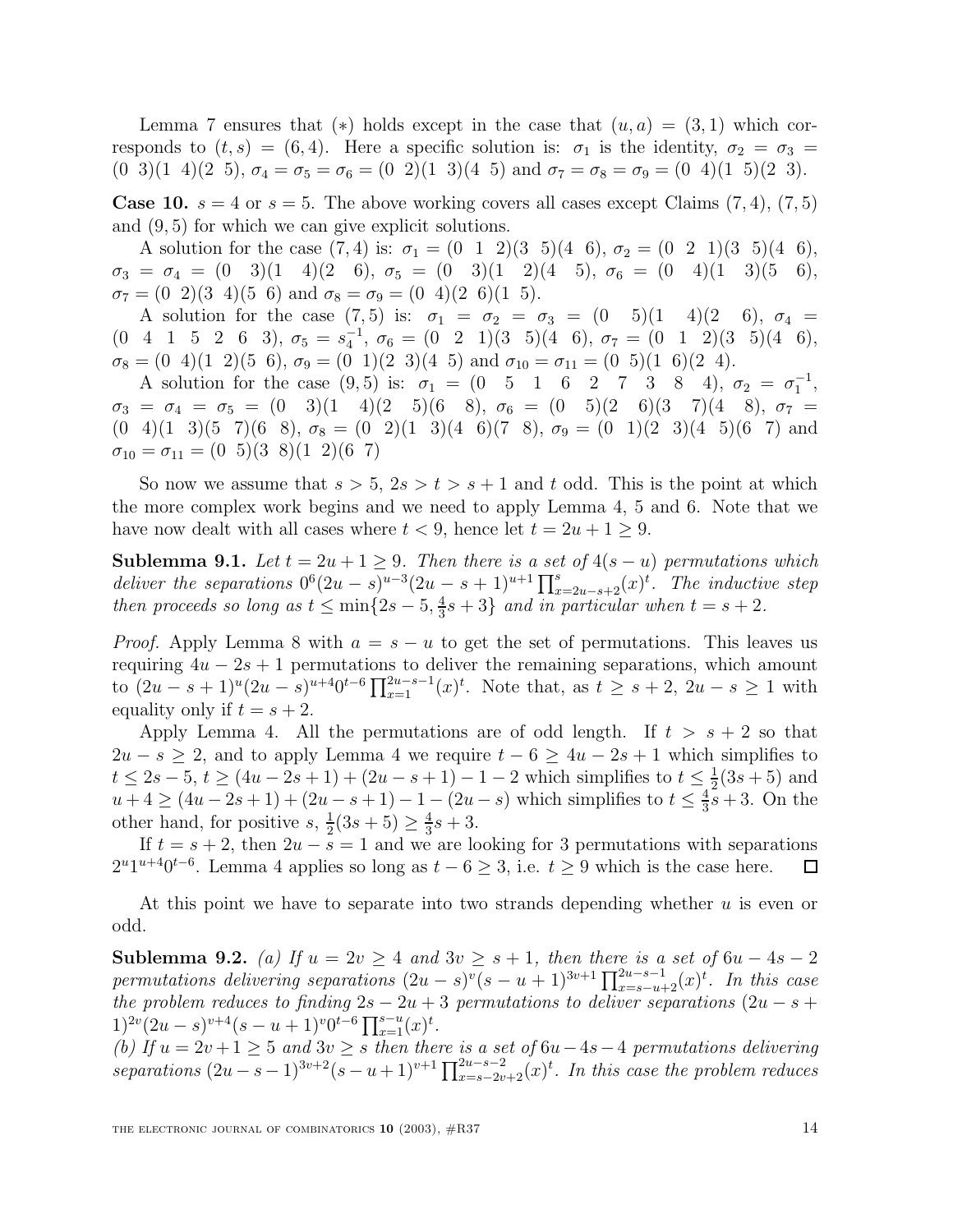to finding  $2s - 2u + 5$  permutations to deliver separations

$$
(2u-s+1)^{2v+1}(2u-s)^{2v+5}(2s-u-1)^{v+1}(s-u+1)^{3v+2}0^{t-6}\prod_{x=1}^{s-u}(x)^{t}.
$$

*Proof.* These are applications of Lemma 6(b) with  $b = 3v - s - 1$  and of Lemma 6(d) with  $b = 3v - s$  respectively.  $\Box$ 

**Case 11.**  $t = 2s-1$  and  $t \neq 11$ . Suppose first  $u = s-1 = 2v$  is even. Then  $t = 4v+1$  and as  $s > 5$ ,  $v > 3$ . From Sublemma 9.2 we need 5 permutations to achieve the separations  $u^{u}(u-1)^{v+4}2^{v}1^{t}0^{t-6}$ . From Lemma 5, there is one permutation with separations  $u^{u}0^{1}$ .

Again, using Lemma 5, we can achieve the separations  $(u - 1)^{v+4}$  with either one or two permutations. If  $v > 5$  this needs 1 permutation with one odd and one even gap. If  $v < 5$  this needs 2 permutations with two odd and one even gap. If  $v = 5$  we do it with one permutation and one odd gap.

Thus we are left to achieve the separations  $2^v1^t0^{t-7}$  using Lemma 4. In terms of the inequalities required, the worst case arises when  $v = 3$  when  $k = 6$ ,  $m = 1$ ,  $n_0 = t - 7 = 6$ and  $n_1 = 13$  and the inequalities are clearly satisfied.

Next suppose  $u = s - 1 = 2v + 1$  is odd. Then  $t = 4v + 3$  and as  $t \neq 11$ ,  $v \geq 3$ . From Sublemma 9.2 we need 7 permutations to achieve the separations  $u^u(u - 1)^{u+4}(u 2)^{v+1}2^{3v+2}1^t0^{t-6}$ . As above, Lemma 5 gives one permutation with separations  $u^u0^1$ .

As  $v \geq 3$ ,  $u \geq 7$  and so  $u + 4 \leq 2(u - 1)$  and  $v + 1 < u - 2$ . Then Lemma 5 gives two permutations with separations  $(u - 1)^{u+4}$  and three gaps, two odd and one even. It also gives one permutation with separations  $(u - 2)^{v+1}$  and two gaps one odd and one even. So we apply Lemma 4 to find the remaining separations  $2^{3v+2}1^t0^{t-7}$  from 8 permutations, two of which have even length. The worst case situation arises when  $v = 3$  and  $t = 15$ when it is clear that the inequalities of Lemma 4 are satisfied.

**Case 12.**  $t = 11$  and  $s = 6$ . If we start at the point we got to in Sublemma 9.1, we need to look for 9 permutations delivering  $5^54^93^{11}2^{11}1^{11}0^5$ . The following achieve this:

- $(0, 4, 8, 3, 7, 2, 6, 1, 5)$  $(9, 10)$  and its inverse give  $5<sup>4</sup>4<sup>5</sup>1<sup>2</sup>$ .
- $(0 5)(1 3)(2 4)(6 8)(7 9)$  gives  $5^{1}2^{4}0^{1}$ .
- $(0\ 4)(1\ 5)(2\ 6)(3\ 7)(8\ 9)$  gives  $4^41^10^1$ .
- $(0\ 3\ 1\ 4\ 2)(5\ 8)(6\ 9)(7\ 10)$  and its inverse gives  $3^82^3$ .

This leaves us requiring separations  $3^{3}2^{4}1^{8}0^{3}$  in 3 10-permutations. Lemma 4 says this can be done.

**Sublemma 9.3.** If  $u = 2v \geq 4$  then the inductive step proceeds when  $2s - 1 > t \geq 1$  $\max\{s+4, \frac{1}{3}(4s+7)\}.$ 

*Proof.* Let  $r = 2u - s$  then  $t \ge \frac{1}{3}(4s + 7)$  corresponds to  $r \ge (u + 2)/2 = v + 1$  and  $3v \geq s + 1$ . So we can apply Sublemma 9.2(a) and we are left searching for  $s - r + 3$ permutations delivering separations  $(r+1)^{2v}r^{v+4}(u-r+1)v0^{t-6}\prod_{x=1}^{u-r}(x)^t$ . As  $t \leq 2s-2$ it follows that  $t \geq 2r+4 > 2(r+1)$ . We now apply Lemma 5 to deal with the separations of size r and  $r + 1$ .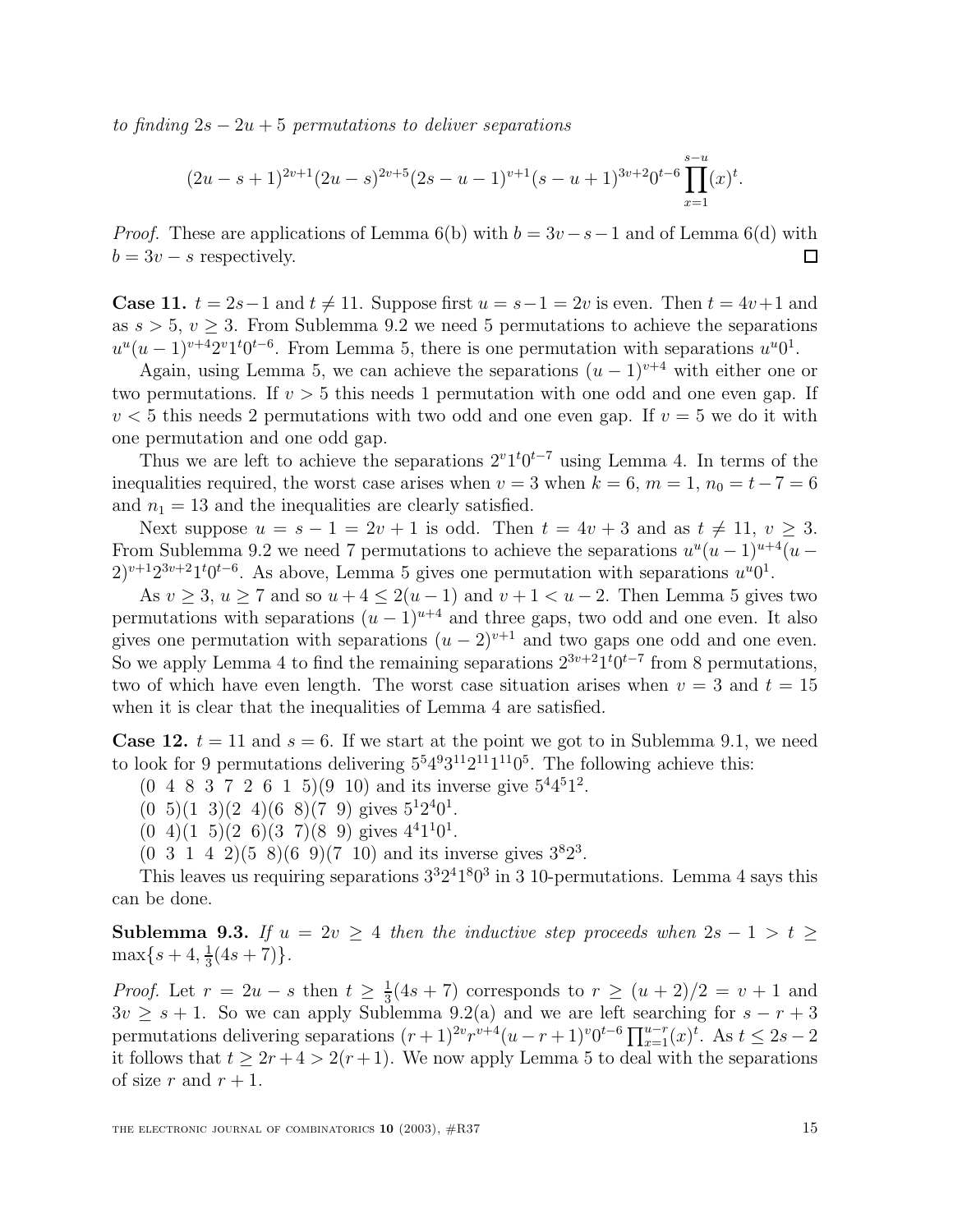As  $2s - 1 > t > 2(r + 1)$ ,  $2v > r + 1$ . Now Lemma 5 implies that we can obtain the separations  $(r + 1)^{2v}$  in two permutations with 3 gaps of fixed points two of odd length and one of even length. We use Lemma 5 also to obtain the separations  $r^{v+4}$  in two permutations with 4 gaps, two odd and two even (if  $r$  is large enough relative to  $v$  this might be possible in a single permutation with fewer gaps, but we deliberately choose otherwise to cut down the case analysis).

Now we are searching for  $2s - 2u + 6$  permutations, three of them of even length to find separations  $(s + 1 - u)^{v} 0^{t-6} \prod_{x=1}^{s-u} (x)^{t}$ . We test the inequalities of Lemma 4.

We require  $(s + 1 - u) + (2s - 2u + 6) - 1 - 3 \le t$ . This is equivalent to  $5t \ge 6s + 5$ which is certainly true from the hypothesis we assume.

We require  $3t - 6 \ge (2s - 2u + 6) + 3$  which is equivalent to  $2t \ge s + 8$  which is true as  $t \geq s+4$  and  $s > 5$ .

Finally we require  $t - 6 \ge (2s - 2u + 6) - 3$  which is equivalent to  $t \ge s + 4$ . Thus these are all satisfied and we are done.

Combining Sublemmas 9.1 and 9.3 leads to

**Case 13.**  $t = 4v + 1$ . From Sublemma 9.1 we are done if  $t \le \min\{2s - 5, \frac{4}{3}s + 3\}$ . From Sublemma 9.3 we are done if  $t \ge \max\{s+4, \frac{1}{3}(4s+7)\}\)$ . Clearly we are done unless either  $2s-5$  or  $s+4$  are the preferred limits. The latter case only occurs if  $s < 6$  which we have already dealt with. The former case can occur when  $s \leq 11$ . A detailed analysis of the small number cases shows that the only difficulty occurs when  $(t, s) = (9, 6)$ .

Starting at the point we got to in Sublemma 9.1, we are left needing separations  $3<sup>4</sup>2<sup>8</sup>1<sup>9</sup>0<sup>3</sup>$  in 9 permutations which may be:

- $(0\ 3\ 1\ 4\ 2)(5\ 7)(6\ 8)$  and its inverse which give separations  $3^22^7$ .
- $(0\ 3)(1\ 2)(4\ 6)(5\ 8)$  giving separations  $3^22^11^10^1$ .
- $(0\ \ 1)(2\ \ 3)(4\ \ 5)(6\ \ 7)$  twice giving separations  $1^80^2$ .

Note that, incidentally, by this point we have proved the theorem for  $s = 6$  also. We finally have to deal with the  $t = 4v + 3$  case.

**Sublemma 9.4.** If  $u = 2v + 1 \ge 5$  then the inductive step proceeds when  $2s - 1 > t \ge 5$  $\max\{s+7, \frac{4}{3}s+1)\}.$ 

*Proof.* Let  $r = 2u - s$  then  $t \ge \frac{4}{3}s + 1$  corresponds to  $r \ge (u+3)/2 = v+2$  and  $3v \ge s-1$ . We want to apply Sublemma 9.2(b) and there seems to be a problem when  $3v = s - 1$ . But this translates to  $t = \frac{1}{3}(4s+5)$  which case is covered by Sublemma 9.1 so long as t is not also greater than  $2s - 5$ . But this would require  $s < 10$ . The only occurrence would in fact be  $v = 2$ ,  $s = 7$  and  $t = 11$ . But our assumption is that  $t \geq s + 7$  also, so this case is excluded.

So we assume that  $3v \geq s$  and we can apply Sublemma 9.2(b). This leaves us searching for  $s - r + 5$  permutations delivering separations  $(r + 1)^{2v+1}r^{2v+5}(r - 1)^{v+1}(u - r +$  $1)^{3v+2}0^{t-6}\prod_{x=1}^{u-r}(x)^t$ . As  $t \leq 2s-2$  it again follows that  $t \geq 2r+4 > 2r+3$ . We now apply Lemma 5 to deal with the separations of size  $r-1$ , r and  $r+1$ .

 $\Box$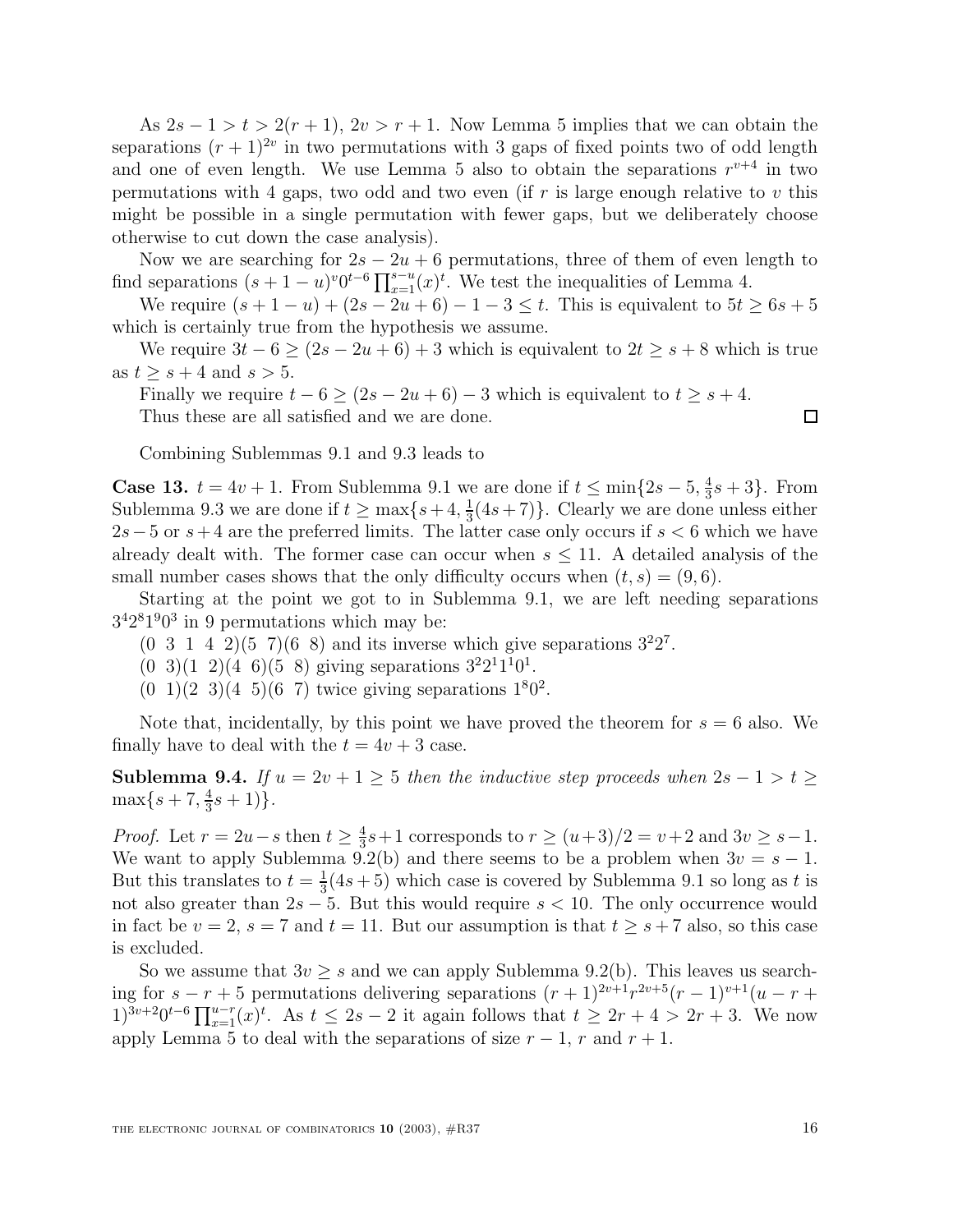As  $2s - 1 > t > 2r + 3$ ,  $2v + 1 > r + 1$ . Now Lemma 5 implies that we can obtain the separations  $(r+1)^{2v+1}$  in two permutations with 3 gaps of fixed points two of odd length and one of even length. An exactly similar argument deals with the separations  $r^{2v+5}$ .

We use Lemma 5 also to obtain the separations  $(r-1)^{v+1}$  in two permutations with 4 gaps, two odd and two even (if  $r$  is large enough relative to  $v$  this might be possible in a single permutation with fewer gaps, but we again deliberately choose otherwise to cut down the case analysis).

This leaves us trying to find  $2s - 2u + 9$  gaps, four of them of even length to find separations  $(s + 1 - u)^{3v+2} 0^{t-6} \prod_{x=1}^{s-u} (x)^t$ . We test the inequalities of Lemma 4.

We require  $(s + 1 - u) + (2s - 2u + 9) - 1 - 3 \le t$ . This is equivalent to  $5t \ge 6s + 15$ which is certainly true from the hypothesis we assume.

We require  $3t - 6 \ge (2s - 2u + 9) + 4$  which is equivalent to  $2t \ge s + 8$  which is true as  $t \geq s + 7$  and  $s > 6$ .

Finally we require  $t - 6 \ge (2s - 2u + 9) - 3$  which is equivalent to  $t \ge s + \frac{13}{2}$  which is guaranteed by the hypothesis.

Thus these are all satisfied and we are done.

$$
\Box
$$

Combining Sublemmas 9.1 and 9.4 leads to

**Case 14.**  $t = 4v + 3$ . From Sublemma 9.1 we are done if  $t \le \min\{2s - 5, \frac{4}{3}s + 3\}$ . From Sublemma 9.4 we are done if  $t \ge \max\{s+7, \frac{4}{3}s + 1\}$ . Clearly we are done unless either  $2s - 5$  or  $s + 7$  are the preferred limits. The latter case only occurs if  $s < 18$ . The former case can only occur when  $s \leq 11$ . A detailed analysis of the small number cases shows that the only difficulty occurs when  $(t, s) = (11, 7)$  or  $(15, 9)$ .

For the (11, 7) case, starting at the point we got to in Sublemma 9.1, we are left needing separations  $4^53^92^{11}1^{11}0^5$  in 7 permutations which may be:

- $(0, 4, 1, 5, 2, 6, 3)(7, 9)(8, 10)$  and its inverse which give separations  $4^{3}3^{4}2^{4}$
- $(0 4 1 5 2)(3 6)(7 9)(8 10)$  and its inverse giving separations  $4^{2}3^{4}2^{5}$ .
- $(0\ 3)(1\ 2)(4\ 6)(5\ 7)(8\ 9)$  giving separations  $3^12^21^20^1$ .
- $(0\;1)(2\;3)(4\;5)(6\;7)(8\;9)$  giving separations  $1^50^1$ .
- $(0\;1)(2\;3)(4\;5)(6\;7)$  giving separations  $1^50^3$ .

For the (15, 9) case, starting at the point we got to in the middle of Sublemma 9.4 just before we tried to apply Lemma 5, we are left needing separations  $6^75^{11}4^43^{11}2^{15}1^{15}0^9$ in 9 permutations. Here we have enough control to move to using Lemma 4. Thus we can achieve the separations  $6^7$  in two permutations with 3 gaps, odd and one even. We can do the same for the separations  $5^{11}$ . The separations  $4^4$ , however, may be achieved in a single permutation with one odd gap. So we are left to try to apply Lemma 4 with 11 permutations, two of even length to achieve the separations  $3^{11}2^{15}1^{15}0^9$ . But the inequalities are indeed satisfied for Lemma 4 and we are finally done.  $\Box$ 

## **5** The case  $p + q \equiv 2 \pmod{4}$

The case  $p + q \equiv 2 \pmod{4}$  is slightly harder than the case  $p + q \equiv 0 \pmod{4}$  just completed. One reason for this is that the analogous Guesses  $(t, s)$  are not always true.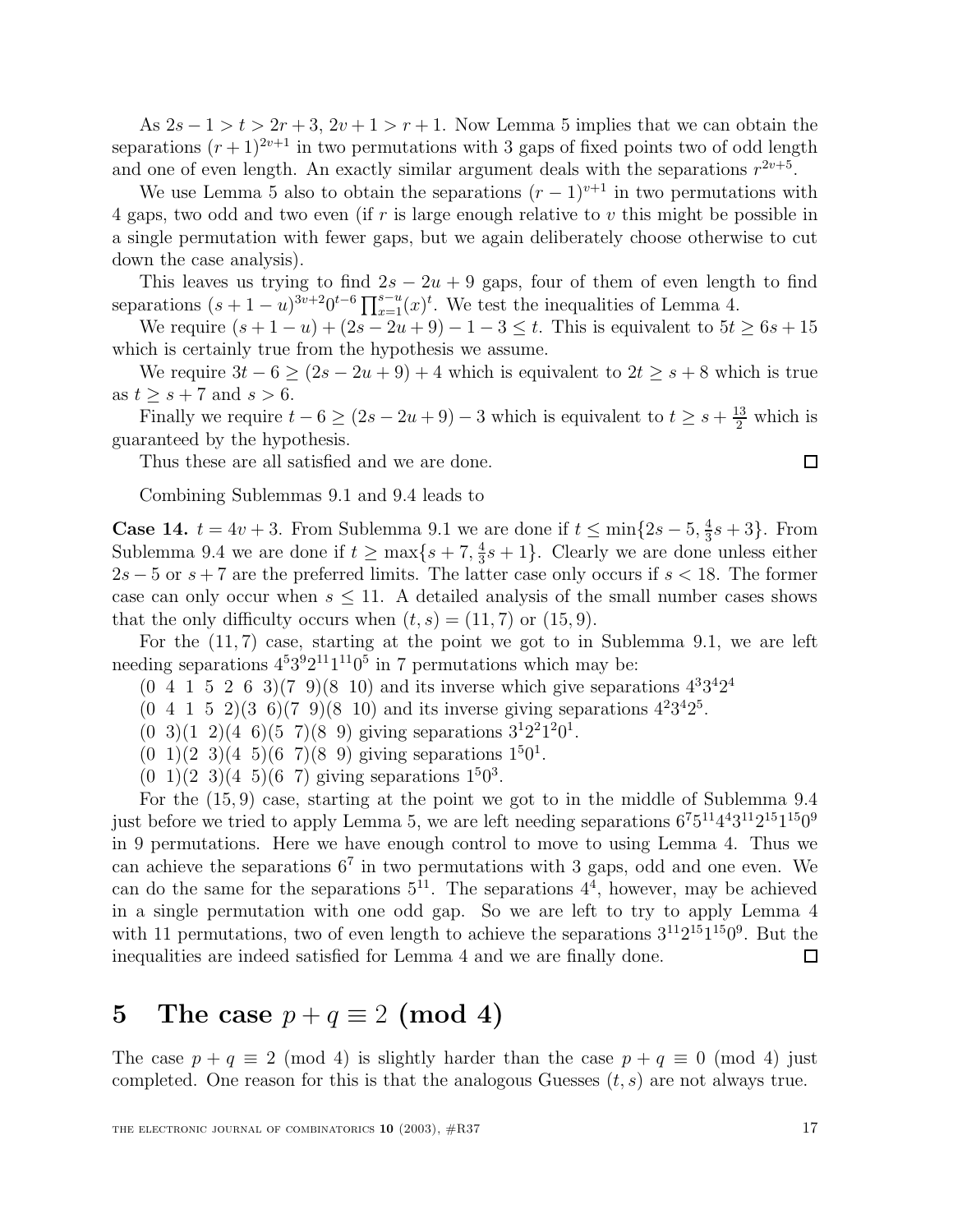**Lemma 10.** Guess  $(t, t-2)$  is false for all  $t \geq 4$ .

*Proof.* For any permutation  $\sigma$  of  $\{0, 1, \ldots, t-1\}$ , let  $n_k(\sigma)$  be the number of inputs i for which  $\sigma(i) - i = k$ . View  $\sigma$  as a diagram as follows. Consider a  $t \times t$  grid of unit squares, labelled  $(x, y)$  for  $0 \le x, y \le t - 1$ . We will think of  $(0, 0)$  as the lower left hand square,  $(0, t-1)$  as upper left, etc.. View a permutation  $\sigma$  as a choice of t of these squares with one in each row and column by choosing the squares  $(x, \sigma(x))$ .

Assign scores to the first k columns, with column 0 scoring k, column 1 scoring  $k-1$ , etc.. Similarly assign scores  $k, k - 1, \ldots, 1$  to the top k rows (rows  $t - 1, t - 2, \ldots, t - k$ ). For any square  $(i, \sigma(i))$  used by  $\sigma$  assign a score which is the sum of the scores on its row and column. Note that if  $\sigma(i) - i = t - j$ , then  $(i, \sigma(i))$  scores at least  $2k+1-j$ . Summing the scores in two different ways (either according to values of  $\sigma(i) - i$  or directly) gives

$$
2kn_{t-1}(\sigma) + (2k-1)n_{t-2}(\sigma) + \cdots + n_{t-2k}(\sigma) \le k(k+1).
$$

 $\sum$ Now suppose Guess  $(t, t - 2)$  were true, thus there are  $(σ<sub>1</sub>, ..., σ<sub>2t-3</sub>)$  such that  $2t-3$   $n<sub>k</sub>(σ<sub>j</sub>) = t$  for  $k ∈ \{-s-1, -s, ..., -2, 0, 2, ..., s+1\}$ . For  $t ≥ 4$  let  $k = \lfloor (t-2)/2 \rfloor$ . Summing the inequality above gives

$$
k(2k+1)t \le k(k+1)(2t-3).
$$

Hence rearranging  $t \geq 3(k+1) \geq 3(t-1)/2$ . For  $t \geq 4$  this is a contradiction. Thus Guess  $(t, t-2)$  is false.  $\Box$ 

The fact that Guess  $(t, s)$  is not always true will complicate things in two ways. Obviously it will mean that there are a few cases of the c-value problem which will require a different argument. These additional arguments are given in the next section. Also since our proof is inductive, the missing cases will complicate the inductive argument. The one minor simplification is that we will already have the solutions to the Claims  $(t, s)$  available as building blocks. Adapting the proof of Theorem 9 gives the following theorem.

**Theorem 11.** Guess  $(t, s)$  holds for all  $t - 4 > s \geq 0$ . In addition, Guess  $(s + 3, s)$  holds when s is odd in which case one of the desired permutations may be taken as the identity.

*Proof.* We will proceed by induction on  $s + t$ .

**Case 1.**  $s = 0$ . In this case, for any t we take a single permutation  $\sigma_1$  as the identity.

**Case 2.**  $s = 1$ . For  $t = 4$ , take  $\sigma_1 = \sigma_2 = (0 \ 2)(1 \ 3)$  and  $\sigma_3$  as the identity. Otherwise, Lemma 4 gives a direct solution.

So from here we assume that  $s \geq 2$ .

**Case 3.**  $t \geq 2s + 8$ . Here we can write  $t = u + v$  where both  $u, v \geq s + 4$ . So, by induction Guesses  $(u, s)$  and  $(v, s)$  are true. Lemma 2 then gives a concatenated solution to Guess  $(t, s)$ .

So from here on we assume  $t < 2s + 8$ .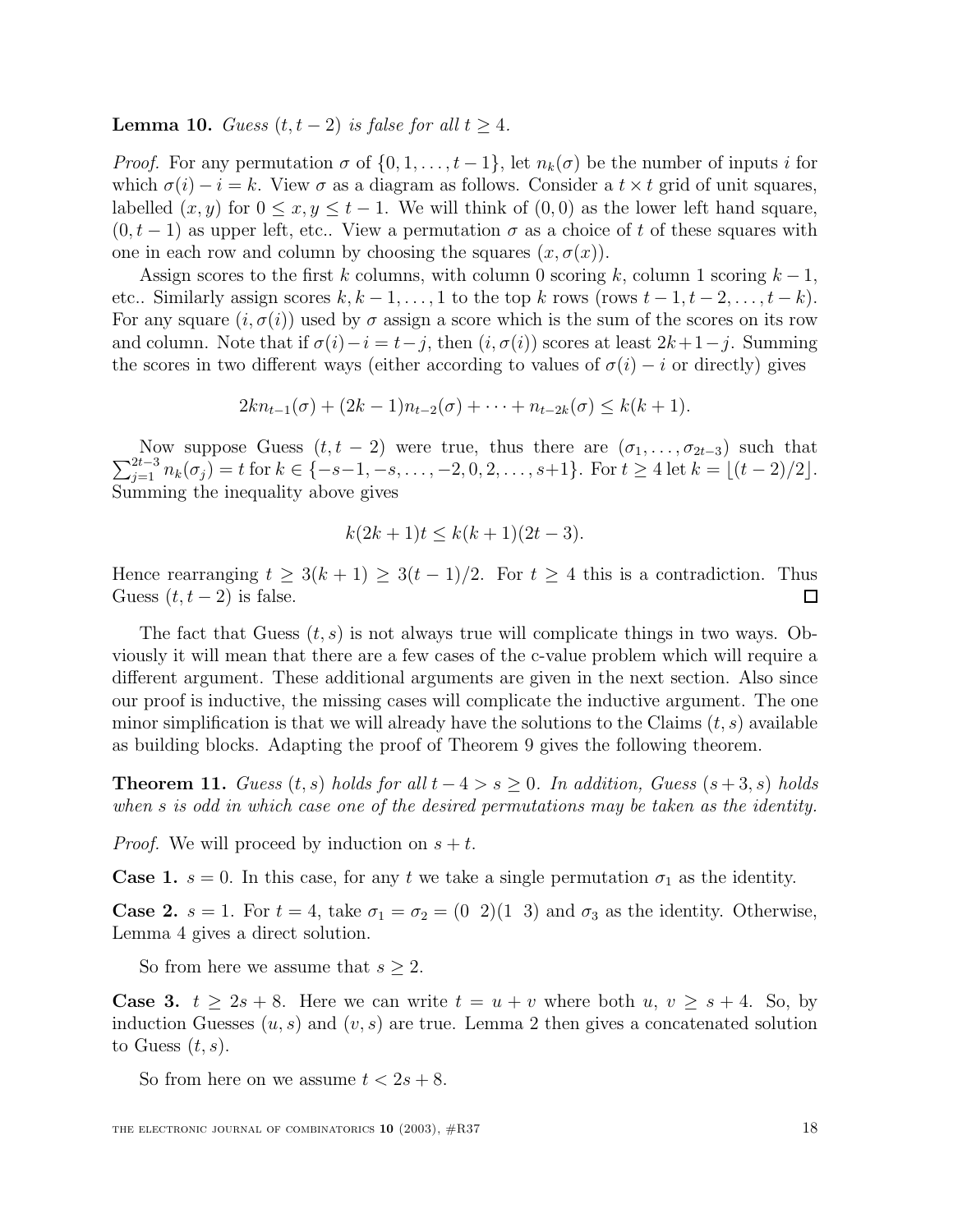**Case 4.**  $s = 2$ . In this case we are looking for 5 permutations delivering separations  $3<sup>t</sup>2<sup>t</sup>0<sup>t</sup>$ . If t is odd then Lemma 4 applies directly. This leaves only the cases  $(10, 2), (8, 2)$ and (6, 2) left to deal with.

Guess  $(6, 2)$  is solved with 3 copies of  $(0, 3)(1, 4)(2, 5)$  and 2 copies of  $(0, 2)(1, 3)$ .

Guess  $(8, 2)$  is solved with 2 copies of  $(0, 2)(1, 3)(4, 6)(5, 7)$ , 2 copies of  $(0, 3)(1, 4)(2, 5)$ and one copy of  $(0\ 3)(1\ 4)$ .

Guess  $(10, 2)$  is solved with 2 copies of  $(0, 2)(1, 3)(4, 6)(5, 7)$ , 2 copies of  $(0, 3)(1, 4)$  $(2\ 5)(6\ 9)$  and one copy of  $(0\ 2)(1\ 4)(3\ 6)(5\ 7)$ .

Now we assume that  $s \geq 3$  always.

**Case 5.**  $2s + 3 \le t \le 2s + 7$ . These cases will require a combination of Lemmas 4, 5 and 6. As we have  $s \geq 3$ ,  $t \geq 8$ . Let  $v = \lfloor \frac{t}{4} \rfloor \geq 2$ .

So we have  $t = 4v + d$  where  $0 \le d \le 3$ . Putting these into the inequality  $2s+3 \le t \le$  $2s + 7$ , we see that there are 10 separate subcases to look at, which unfortunately have to be tackled separately.

(a)  $(t, s) = (4v, 2v - 3)$ : Let  $b = v - 2$  and apply Lemma 6(a). This provides  $4v - 6$ permutations and gives all separations except  $0<sup>t</sup>$  which is achieved by a final identity permutation.

(b)  $(t, s) = (4v, 2v - 2)$ : Let  $b = v - 2$  and apply Lemma 6(a). This provides  $4v - 6$ permutations and gives all separations except  $(2v-1)<sup>t</sup>0<sup>t</sup>$  which remain to be dealt with by 3 further permutations.

As  $2(2v-1) < 4v$  Lemma 5 allows us to achieve the non-zero separations in three permutations with the consequent gaps providing the zero separations.

(c)  $(t, s) = (4v + 1, 2v - 3)$ : Let  $b = v - 3$  (we can assume here that  $v > 2$  as otherwise we have  $s = 1$  which has been dealt with above) and apply Lemma 6(b). This provides  $4v - 10$  permutations and gives all separations except  $(2v - 2)^{3v+1}3^v2^t0^t$  which remain to be dealt with by 5 further permutations.

Lemma 5 can deliver  $(2v-2)^{3v+1}$  in two permutations with two odd and one even gap. We are then left to find the rest from 6 permutations, 5 of odd length and one of even length. t is large enough for Lemma 4 to finish off this case.

(d)  $(t, s) = (4v + 1, 2v - 2)$ : Since  $s \geq 3$ ,  $v \geq 3$ . Let  $b = v - 2$  and apply Lemma 6(b). This provides  $4v - 6$  permutations and gives all separations except  $(2v - 1)^{3v+1}2^v0^t$  which remain to be dealt with by 3 further permutations. Lemma 5 gives 2 permutations for the separations  $(2v-1)^{3v+1}$  with 3 gaps, 2 odd and one even. Lemma 4 will then complete the construction of the separations  $2^{v}0^{t}$  by 4 permutations, 3 odd and one even as t is large enough.

(e)  $(t, s) = (4v + 1, 2v - 1)$ : Let  $b = v - 2$  and apply Lemma 6(b). This provides  $4v - 6$ permutations and gives all separations except  $(2v)^t(2v-1)^{3v+1}2^v0^t$  which remain to be dealt with by 5 further permutations. This is similar to Case (4) with the separations  $(2v)^t$  dealt with by 3 permutations with 4 gaps; 3 odd and one even. Lemma 4 will then complete the construction of the separations  $2^{\nu}0^t$  by 7 permutations, 5 odd and 2 even as t is at least 9 and so is large enough.

(f)  $(t, s) = (4v + 2, 2v - 2)$ : Let  $b = v - 2$  and apply Lemma 6(c). This provides  $4v - 6$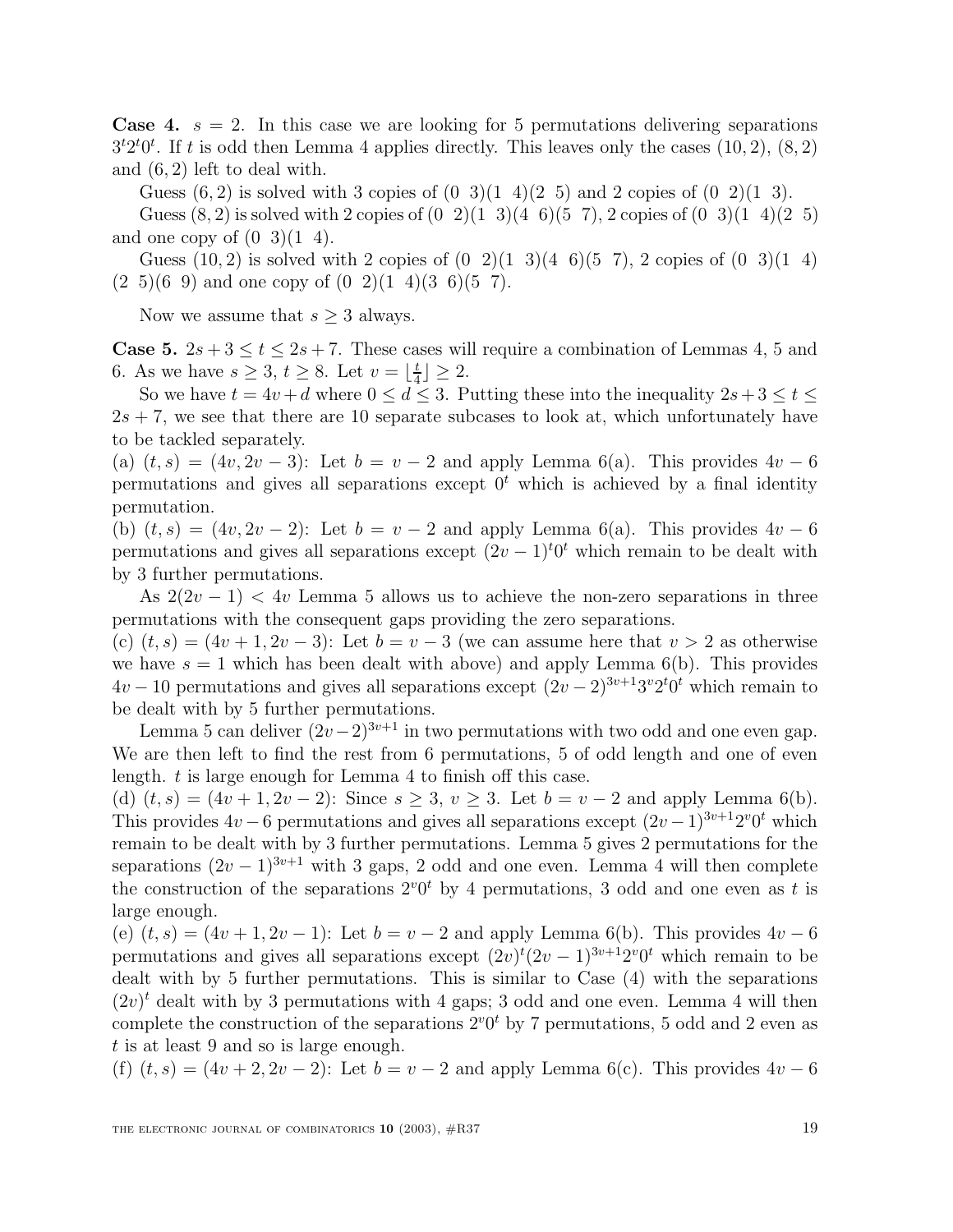permutations and gives all separations except  $(2v-1)^{2v}2^{2v+2}0^t$  which remain to be dealt with by 3 further permutations. Here the separations  $(2v - 1)^{2v}$  require 2 permutations from Lemma 5 with 3 even gaps. Again  $t$  is large enough to deal with the remaining separations via Lemma 4.

(g)  $(t,s) = (4v + 2, 2v - 1)$ : Let  $b = v - 2$  and apply Lemma 6(c). This provides  $4v-6$  permutations and gives all separations except  $(2v)^{t}(2v-1)^{2v}2^{2v+2}0^{t}$  which remain to be dealt with by 5 further permutations. The separations  $(2v)^t$  can be dealt with in 3 permutations with 4 gaps, 2 even and 2 odd, by Lemma 5. Using Lemma 5 and two other permutations to deal with the separations  $(2v - 1)^{2v}$  as in Case (6), we then need to apply Lemma 4 with 7 permutations, 5 even and 2 odd, to complete the construction. This requires  $t \geq 14$  which is the case when  $v \geq 3$ . Guess  $(10, 3)$  is solved with 3 copies of  $(03)(14)(25)(68)(79)$ , one copy of  $(02)(14)(35)(68)(79)$ , 2 copies of  $(04)(15)(26)(37)$  and one copy of  $(04)(15)$ .

(h)  $(t, s) = (4v+3, 2v-2)$ : Since  $s \ge 3$ ,  $v \ge 3$ . Let  $b = v-2$  and apply Lemma 6(d). This provides  $4v - 6$  permutations and gives all separations except  $(2v - 1)^{v+1}2^{3v+2}0^t$  which remain to be dealt with by 3 further permutations. Lemma 5 shows we can achieve the separations  $(2v-1)^{v+1}$  with a single permutation with one odd and one even gap. Then t is large enough to apply Lemma 4 to what remains.

(i)  $(t, s) = (4v + 3, 2v - 1)$ : Let  $b = v - 2$  and apply Lemma 6(d). This provides  $4v - 6$ permutations and gives all separations except  $(2v)^{t}(2v-1)^{v+1}2^{3v+2}0^{t}$  which remain to be dealt with by 5 further permutations. As in subcase (h) the separations  $(2v - 1)^{v+1}$ are achieved with a single permutation with one odd and one even gap.  $(2v)^t$  requires 3 permutations with 3 odd and 1 even gap. So we have to achieve the remaining separations with 7 permutations of which 2 are even. This can be done if  $t \geq 9$  which is the case here. (j)  $(t, s) = (4v + 3, 2v)$ : Let  $b = v - 2$  and apply Lemma 6(d). This provides  $4v - 6$ permutations and gives all separations except  $(2v+1)^t(2v)^t(2v-1)^{v+1}2^{3v+2}0^t$  which remain to be dealt with by 7 further permutations. The addition from Case (9) is the additional permutations  $(2v+1)^t$  in which Lemma 5 deals with in 3 permutations with 3 odd and one even gap. So we need to complete the remaining separations in 10 permutations where 3 are even. This requires  $t \geq 13$ . But  $v = 2$  gives  $t = 11$ . So Guess (11, 4) requires an ad hoc solution: two copies of  $(05)(16)(27)(38)(49)$  and of  $(04)(15)(26)(37)(8\; 10)$ , 3 copies of  $(03)(14)(25)(68)(79)$ , and one copy of  $(04)(13)(26)(59)(8\ 10)$  and of  $(05)(14)(36)(79)$ .

**Case 6.**  $s = 3$ . The only cases not dealt with so far are  $6 \le t \le 8$ . These are solved as: Guess  $(6, 3)$ : 6 copies of  $(04)(13)(25)$  and the identity.

Guess  $(7, 3)$ : 7 copies of  $(04)(13)(25)$ .

Guess  $(8,3)$ : 2 copies of  $(04)(15)(26)(37)$  and of  $(02)(13)(46)(57)$  and of  $(03)(14)(25)$ together with  $(03)(14)$ .

**Case 7.**  $t = 2u \leq 2s + 2$ . Let  $s + 1 = u + a$  so that  $0 \leq a \leq u - 2$  (the extremes being when  $t = 2s + 2$  and  $t = s + 3$  respectively). Applying Lemma 7 (using Claim  $(u, a)$ ) delivers  $2a + 1$  permutations with aggregate separations  $\prod_{x=u-a}^{u+a} (x)^u$ . We take two copies of each together with a solution to Guess  $(t, u - a - 2)$  (which exists by induction, since  $u - a - 2 = s - (2a + 1)$  to achieve all the required separations.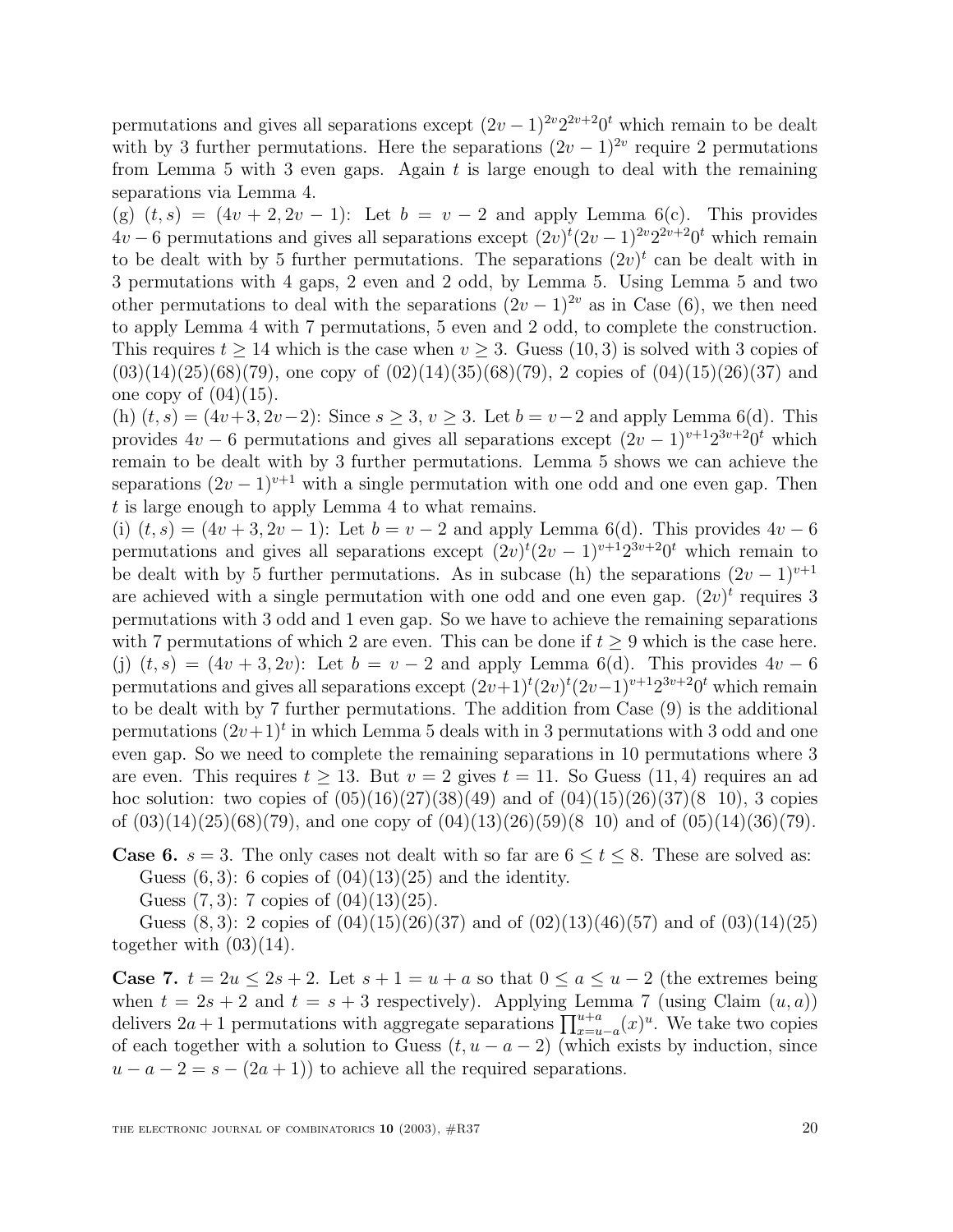In the case that  $t = s + 3$ , then  $a = u - 2$  which means that the inductive step is an application of Guess  $(t, 0)$  which is the identity as required. Note that this effectively provides a direct proof of part (b) of the Theorem.

Finally, as in Theorem 9, we have to deal with the remaining cases where  $t$  is odd, which is where the most complication occurs. Note that, as we have dealt with  $t$  even,  $t - s = 3$ ,  $s \leq 3$ , and  $t \geq 2s + 2$  we must have  $11 \leq t \leq 2s + 1$  odd. Let  $t = 2u + 1$ .

**Sublemma 11.1.** There is a set of  $4(s + 1 - u)$  permutations delivering the separations  $0<sup>6</sup>(2u-s-1)<sup>u-3</sup>(2u-s)<sup>u+1</sup>\prod_{x=2u-s+1}^{s+1}(x)<sup>t</sup>$ . The inductive step then proceeds so long as  $t \leq \min\{2s-1,\frac{1}{3}(4s+17)\}\$  and in particular when  $t = s + 4$ .

*Proof.* Apply Lemma 8 with  $a = s + 1 - u$  to get the set of permutations. This leaves us requiring  $4u - 2s - 3$  permutations to deliver the remaining separations, which amount to  $(2u-s)^u(2u-s-1)^{u+4}0^{t-6}\prod_{x=2}^{2u-s+1}(x)^t$ . Note that, as  $t \geq s+4$ ,  $2u-s-2 \geq 2$  with equality only if  $t = s + 4$ .

Apply Lemma 4. All the permutations are of odd length. If  $t > s + 4$  so that  $2u - s - 2 > 3$ , then to apply Lemma 4 we require  $t - 6 > 4u - 2s - 3$  which simplifies to  $t \le 2s - 1$  and  $t \ge (4u - 2s - 3) + (2u - s) - 1 - 2$  which simplifies to  $t \le \frac{1}{2}(3s + 9)$ and  $u + 4 \ge (4u - 2s - 3) + (2u - s) - 1 - (2u - s - 1)$  which simplifies to  $t \le \frac{1}{3}(4s + 17)$ . On the other hand, for positive  $s, \frac{1}{2}(3s+9) \geq \frac{1}{3}(4s+17)$ .

If  $t = s + 4$ , then  $2u - s - 1 = 2$  and we are looking for 3 odd permutations with separations  $3^u 2^{u+4} 0^{t-6}$ . Lemma 4 applies so long as  $t-6 \geq 3$  and  $u+4 \geq 3$ , i.e.  $t \geq 9$ which is the case here.  $\Box$ 

**Case 8.**  $s = 4$ . The only case not covered above is Guess  $(9, 4)$ . A solution is: 2 copies each of  $(0, 5)(1, 6)(2, 7)(3, 8)$ ,  $(0, 4)(1, 5)(2, 6)(3, 7)$  and  $(0, 2)(1, 3)(4, 6)(5, 7)$  and one copy each of  $(0\ 3)(1\ 4)(2\ 5)(6\ 8)$ ,  $(0\ 3)(1\ 4)(2\ 6)(5\ 8)$  and  $(0\ 3)(1\ 6)(2\ 5)(4\ 7)$ .

At this point we again have to separate into two strands depending whether  $u$  is even or odd.

**Sublemma 11.2.** (a) If  $u = 2v ≥ 6$  and  $3v ≥ s + 2$ , then there is a set of  $6u - 4s - 6$ permutations delivering separations  $(2u - s - 1)^v(s - u + 2)^{3v+1} \prod_{x=s-u+3}^{2u-s-2} (x)^t$ . In this case the problem reduces to finding  $2s - 2u + 3$  permutations to deliver separations  $(2u (s)^{2v}(2u-s-1)^{v+4}(s-u+2)^{v}0^{t-6}\prod_{x=2}^{s-u+1}(x)^{t}.$ 

(b) If  $u = 2v + 1 \geq 5$  and  $3v \geq s + 1$  then there is a set of  $6u - 4s - 8$  permutations delivering separations  $(2u-s-2)^{3v+2}(s-u+2)^{v+1}\prod_{x=s-2v+3}^{2u-s-3}(x)^t$ . In this case the problem reduces to finding  $2s - 2u + 5$  permutations to deliver separations

$$
(2u-s)^{2v+1}(2u-s-1)^{2v+5}(2s-u+1)^{v+1}(s-u+2)^{3v+2}0^{t-6}\prod_{x=1}^{s-u+1}(x)^{t}.
$$

*Proof.* These are applications of Lemma 6(b) with  $b = 3v - s - 2$  and of Lemma 6(d) with  $b = 3v - s - 1$  respectively.  $\Box$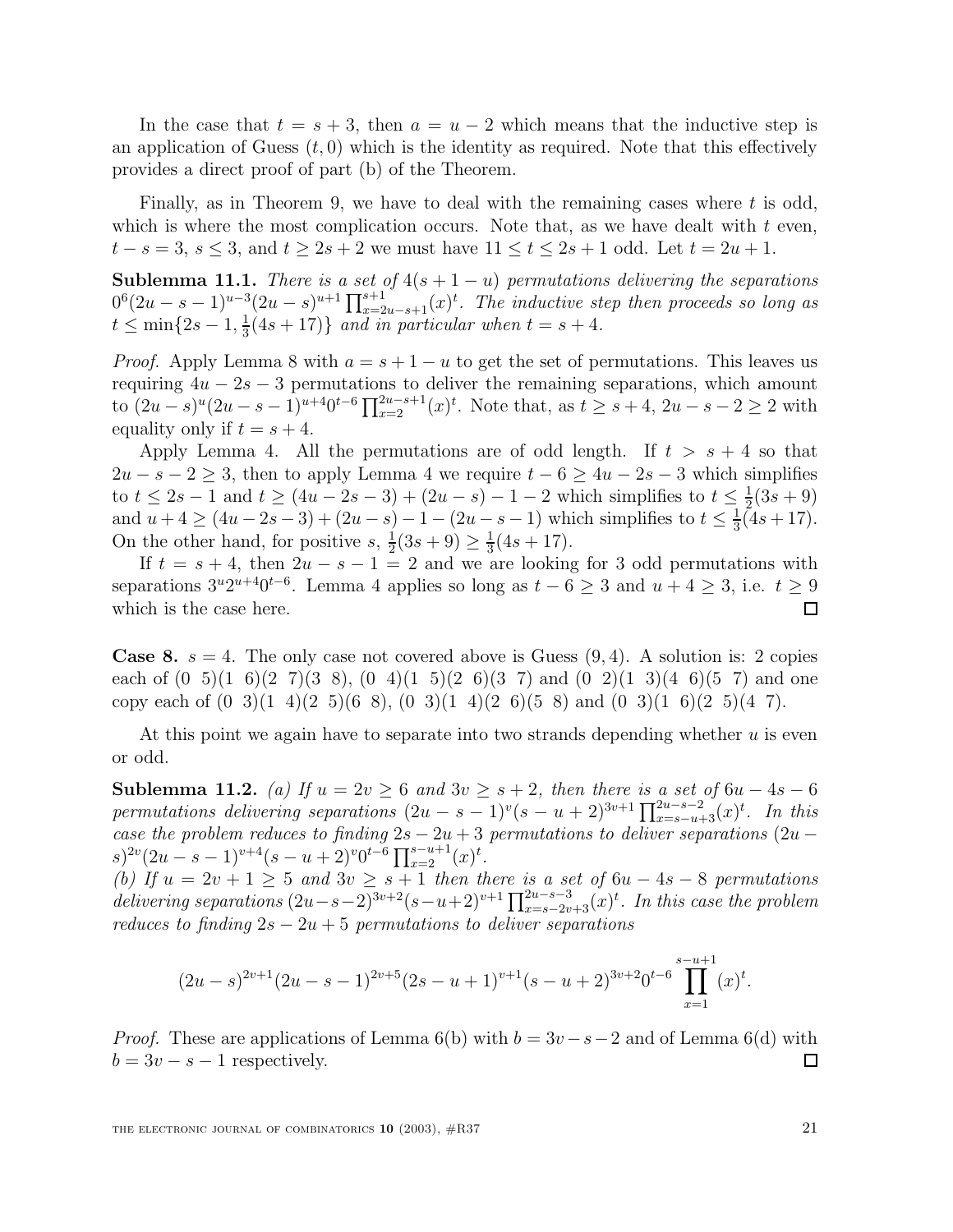**Case 9.**  $t = 2s + 1$  and  $t \neq 11$ . First suppose  $u = s = 2v$  is even. Then  $t = 4v + 1$  and as  $s > 5$ ,  $v > 3$ . From Sublemma 11.2 we need 3 permutations to achieve the separations  $u^{u}(u-1)^{v+4}2^{v}0^{t-6}$ . From Lemma 5, there is one permutation with separations  $u^{u}0^{1}$ .

Again, using Lemma 5, we can achieve the separations  $(u - 1)^{v+4}$  with either one or two permutations. If  $v > 5$  this needs 1 permutation with one odd and one even gap. If  $v < 5$  this needs 2 permutations with two odd and one even gap. If  $v = 5$  we do it with one permutation and one odd gap.

Thus we are left to achieve the separations  $2^{v}0^{t-7}$  using Lemma 4. In terms of the inequalities required, the worst case arises when  $v = 3$  when  $k = 3$ ,  $m = 1$ ,  $n_0 = t - 7 = 6$ and the inequalities are clearly satisfied.

Next suppose  $u = s = 2v + 1$ . Then  $t = 4v + 3$  and as  $t \neq 11$ ,  $v \geq 3$ . From Sublemma 11.2 we need 5 permutations to achieve the separations  $u^{u}(u - 1)^{u+4}(u - 2)^{v+1}2^{3v+2}0^{t-6}$ . As above, Lemma 5 gives one permutation with separations  $u^u0^1$ .

As  $v \geq 3$ ,  $u \geq 7$  and so  $u + 4 \leq 2(u - 1)$  and  $v + 1 < u - 2$ . Then Lemma 5 gives two permutations with separations  $(u - 1)^{u+4}$  and three gaps, two odd and one even. It also gives one permutation with separations  $(u - 2)^{v+1}$  and two gaps one odd and one even. So we apply Lemma 4 to find the remaining separations  $2^{3v+2}0^{t-7}$  from 6 permutations, two of which have even length. The worst case situation arises when  $v = 3$  and  $t = 15$ when it is clear that the inequalities of Lemma 4 are satisfied.

**Case 10.**  $t = 11$  and  $s = 5$ . After applying Sublemma 11.1, we need to look for 7 permutations delivering  $5^54^93^{11}2^{11}0^5$ . The following achieve this:

 $(0\ 5)(1\ 6)(2\ 7)(3\ 8)(4\ 9)$  gives  $5^50^1$ .

 $(0, 4, 1, 5, 2, 6, 3)$  $(7, 9)$  $(8, 10)$  and its inverse give  $4^{3}3^{4}2^{4}$ .

This leaves us requiring separations  $4^63^72^70^4$  in 4 11-permutations. Lemma 4 says this can be done.

**Sublemma 11.3.** If  $u = 2v \ge 6$  then the inductive step proceeds when  $2s + 1 > t \ge$  $\max\{s+8, \frac{1}{3}(4s+11)\}.$ 

*Proof.* Let  $r = 2u - s - 1$  then  $t \ge \frac{1}{3}(4s + 11)$  corresponds to  $r \ge (u + 2)/2 = v + 1$  and  $3v \geq s+2$ . So we can apply Sublemma 11.2(a) and we are left searching for  $s-r+2$ permutations delivering separations  $(r + 1)^{2v}r^{v+4}(u - r + 1)^{v}0^{t-6}\prod_{x=2}^{u-r}(x)^{t}$ . As  $t \leq 2s$  it follows that  $t > 2r + 4 > 2(r + 1)$ . We now apply Lemma 5 to deal with the separations of size r and  $r + 1$ .

As  $2s + 1 > t > 2(r + 1)$ ,  $2v \ge r + 1$ . Now Lemma 5 implies that we can obtain the separations  $(r + 1)^{2v}$  in two permutations with 3 gaps of fixed points two of odd length and one of even length. We use Lemma 5 also to obtain the separations  $r^{v+4}$  in two permutations with 4 gaps, two odd and two even (if  $r$  is large enough relative to  $v$  this might be possible in a single permutation with fewer gaps, but we deliberately choose otherwise to cut down the case analysis).

Now we are searching for  $2s - 2u + 6$  permutations, three of them of even length to find separations  $(s + 1 - u)^{v} 0^{t-6} \prod_{x=2}^{s-u} (x)^{t}$ . We test the inequalities of Lemma 4.

We require  $(s + 1 - u) + (2s - 2u + 6) - 1 - 2 \le t$ . This is equivalent to  $5t \ge 6s + 11$ which is certainly true from the hypothesis.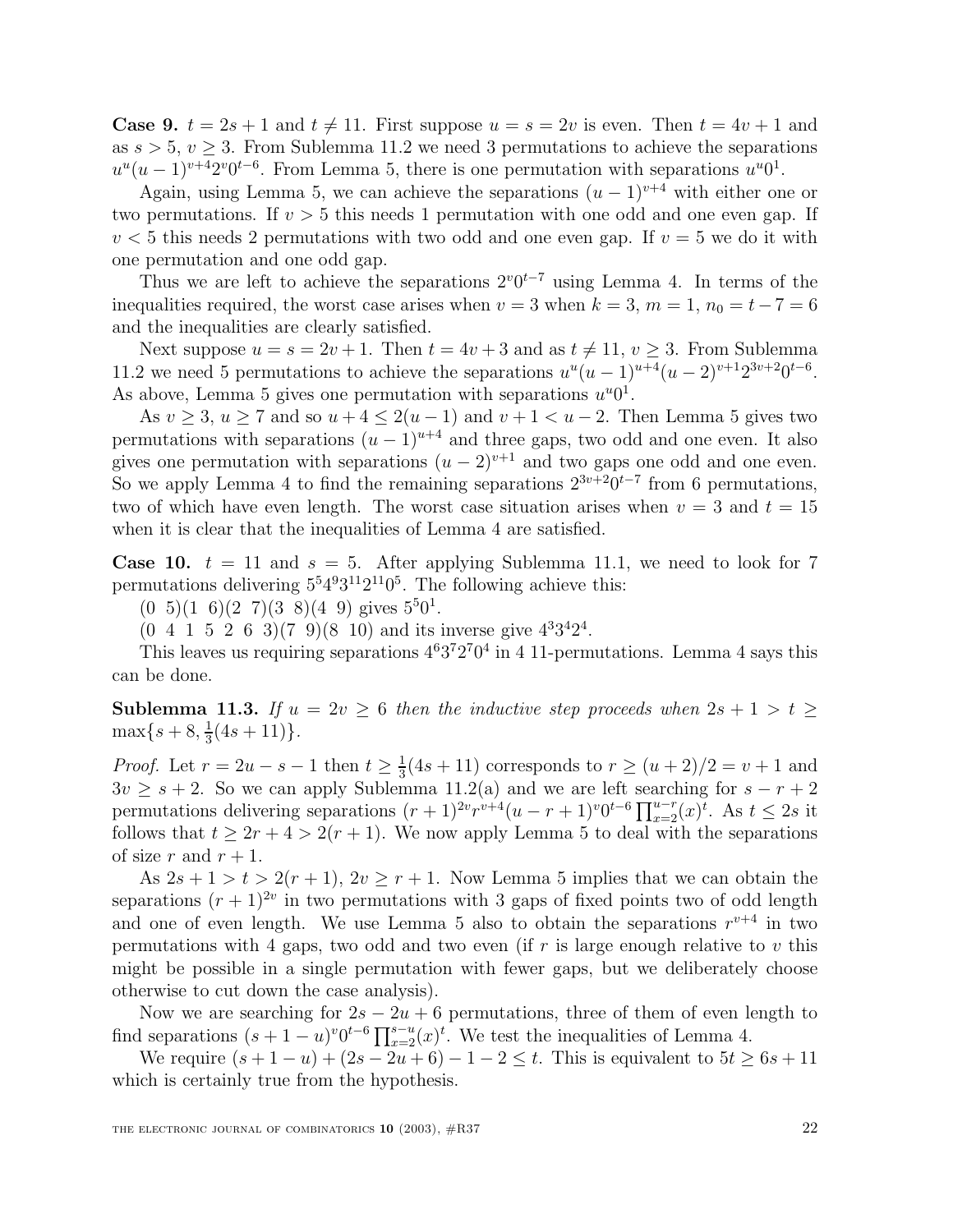We require  $t - 6 \ge (2s - 2u + 6) + 3$  which is equivalent to  $t \ge s + 8$  which is again true by hypothesis. The third inequality involving just  $n_0$  is true a fortiori and we are done.  $\Box$ 

Combining Sublemmas 11.1 and 11.3 leads to

**Case 11.**  $t = 4v + 1$ . When  $t \ge 13$ , then, from Sublemma 11.1 we are done if  $t \le$  $\min\{2s-1, \frac{1}{3}(4s+17)\}\.$  From Sublemma 11.3 we are done if  $t \ge \max\{s+8, \frac{1}{3}(4s+11)\}\.$ Clearly we are done unless either  $2s - 1$  or  $s + 8$  are the preferred limits. The latter case only occurs if  $s < 13$ , and the former case can occur when  $s < 10$ .

The remaining case is  $(t, s) = (9, 5)$ , a solution for which is:

Three copies each of  $(0 \t6 \t1 \t7 \t2 \t8 \t4)(3 \t5)$  and its inverse which together give separations  $6^95^64^62^6$ .

 $(0, 5)(1, 6)(2, 7)(4, 8)$  giving separations  $5^{3}4^{1}0^{1}$ .  $(0\ 2)(1\ 5)(3\ 7)(4\ 6)$  giving separations  $4^22^20^1$ . Two copies of  $(0 \t3)(1 \t4)(2 \t5)$  giving separations  $3^60^6$ . One copy of  $(0, 3)(1, 4)(2, 5)(6, 8)$  giving separations  $3^{3}2^{1}0^{1}$ .

We finally have to deal with the  $t = 4v + 3$  case.

**Sublemma 11.4.** If  $u = 2v + 1 \ge 5$  then the inductive step proceeds when  $2s + 1 > t \ge 5$  $\max\{\frac{1}{2}(2s+19),\frac{1}{3}(4s+13)\}.$ 

*Proof.* Let  $r = 2u - s - 1$  then  $t \ge \frac{1}{3}(4s + 13)$  corresponds to  $r \ge (u + 3)/2 = v + 2$ and  $3v \geq s + 1$ . We apply Sublemma 11.2(b) which leaves us searching for  $s - r + 3$ permutations delivering separations  $(r+1)^{2v+1}r^{2v+5}(r-1)^{v+1}(u-r+1)^{3v+2}0^{t-6}\prod_{x=2}^{u-r}(x)^{t}$ . As  $t \leq 2s$  it again follows that  $t \geq 2r + 4 > 2r + 3$ . We now apply Lemma 5 to deal with the separations of size  $r - 1$ , r and  $r + 1$ . As  $2s + 1 > t > 2r + 3$ ,  $2v + 1 > r + 1$ . Now Lemma 5 implies that we can obtain the separations  $(r+1)^{2v+1}$  in two permutations with 3 gaps of fixed points two of odd length and one of even length. An exactly similar argument deals with the separations  $r^{2v+5}$ .

We use Lemma 5 also to obtain the separations  $(r-1)^{v+1}$  in two permutations with 4 gaps, two odd and two even (if r is large enough relative to v this might be possible in a single permutation with fewer gaps, but we again deliberately choose otherwise to cut down the case analysis).

This leaves us trying to find  $2s - 2u + 8$  gaps, four of them of even length to find separations  $(s + 1 - u)^{3v+2} 0^{t-6} \prod_{x=2}^{s-u} (x)^t$ . We test the inequalities of Lemma 4.

We require  $(s + 1 - u) + (2s - 2u + 8) - 1 - 2 \le t$ . This is equivalent to  $5t \ge 6s + 15$ which is certainly true from the hypothesis.

We require  $t - 6 \ge (2s - 2u + 8) + 4$  which is equivalent to  $2t \ge 2s + 19$  which is true as  $t \geq s + 10$  as is  $t - 6 \geq (2s - 2u + 8) - 4$  a fortiori. Thus these are all satisfied and we are done.  $\Box$ 

Combining Sublemmas 11.1 and 11.4 leads to

**Case 12.**  $t = 4v + 3$ . As we have  $s > 3$ , we can certainly assume that  $t \ge 11$  and  $u \ge 5$ . From Sublemma 11.1 we are done if  $t \le \min\{2s-1, \frac{1}{3}(4s+17)\}\.$  From Sublemma 11.4 we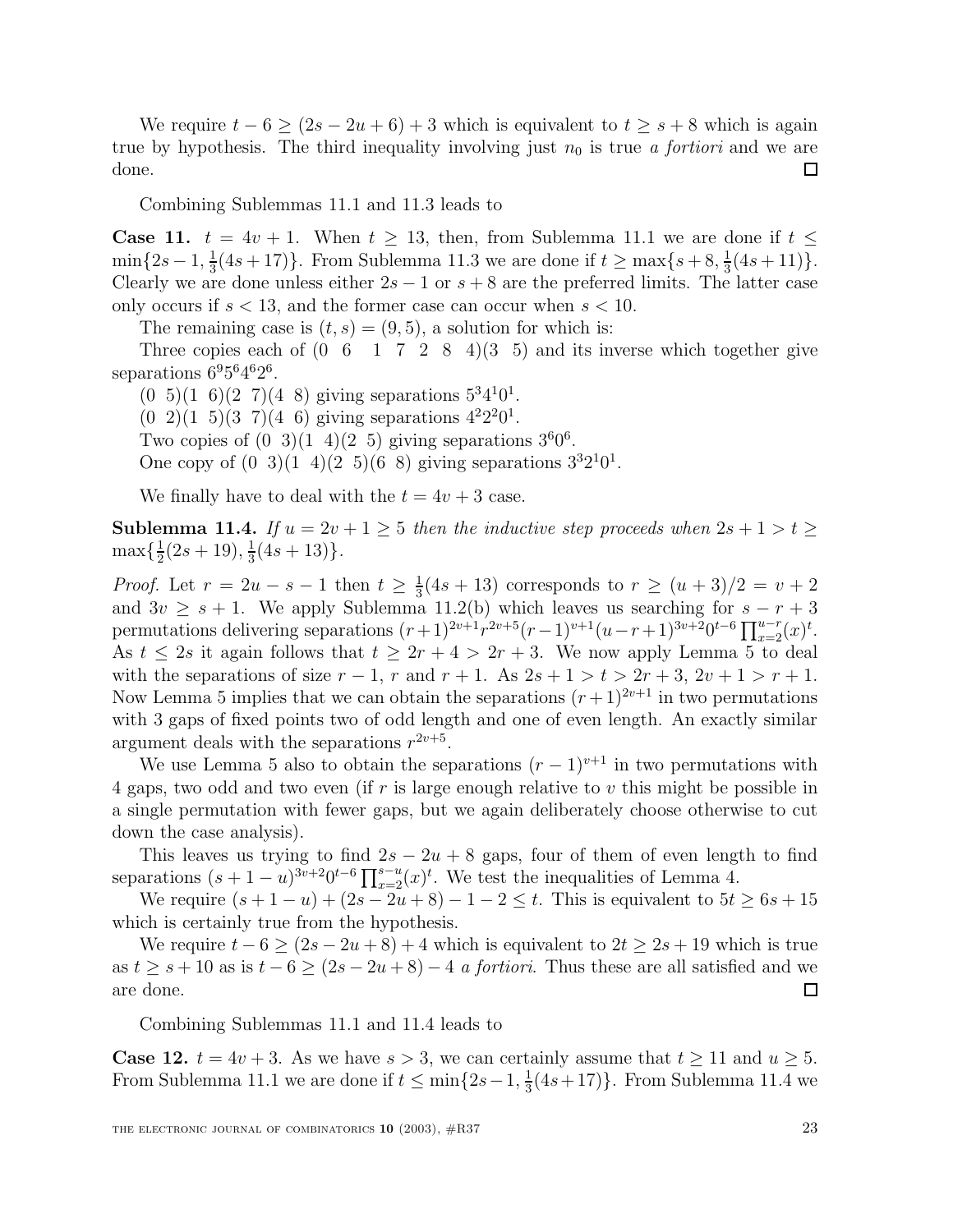are done if  $2s + 1 > t \ge \max\{\frac{1}{2}(2s + 19), \frac{1}{3}(4s + 13)\}\.$  Clearly we are done unless either  $2s-1$  or  $\frac{1}{2}(2s+19)$  are the preferred limits. The latter case only occurs if  $s < 16$ . The former case can only occur when  $s < 10$ . A detailed analysis of the small number cases shows that the only difficulty occurs when  $(t, s) = (11, 5)$  which was covered explicitly in Case 10. □

#### **6** The case  $q = p + 4$

Theorems 9 and 11 above solve the c-value problem except for the case  $q = p+4$  for which by Lemma 10 the method used above of splitting the problem into halves was doomed to fail. For this last case we need the full strength of Lemma 1. We will construct a sequence  $(\sigma_j)_{j=1}^{2s+1}$  of permutations of  $\{0,\ldots,t-1\}$  and  $(\pi_j)_{j=1}^{2s+1}$  of  $\{0,\ldots,t\}$  such that in aggregate the  $\sigma_j$  and  $\pi_j$  achieve the separations  $(s + 1)^{2t+1} s^{2t+1} \cdots 2^{2t+1} 0^{2t+1}$ . These constructions can be handled easily enough, however we will need to do the cases  $t$  even and t odd separately.

**Proposition 12.** We can solve the c-value problem for  $q = 4m + 3$  and  $p = 4m - 1$ .

*Proof.* Recall that  $t = 2m + 1$  and  $s = 2m - 1$ . Let  $(\tau_j)_{j=1}^{2m-1}$  be a solution to Claim  $(m, m - 1)$  and define  $\sigma_j$  by  $\sigma_j(i) = m + 1 + \tau_j(i)$  for  $0 \le i \le m - 1$ ,  $\sigma_j(m) = m$ , and  $\sigma_j(i) = \tau_j(i-m-1)$  for  $m+1 \leq i \leq 2m$ . Then in aggregate  $\sigma_j(i) - i$  achieves separations  $(2m)^m(2m-1)^m\cdots 2^m0^{2m-1}$ . For the full list of  $4m-1$  σ's take two copies of each of the  $\sigma_i$  and one copy of  $(0 \ 2m)(1 \ 2m-1)\cdots(m-1 \ m+1)$ . In total these achieve separations  $(2m)^{2m+1}(2m-1)^{2m}(2m-2)^{2m+1}\cdots 3^{2m}2^{2m+1}0^{4m-1}$ .

For the  $\pi$ 's, we start with the solution to Guess  $(2m+2, 2m-1)$  given by Theorem 11 which achieves separations  $(2m)^{2m+2} \cdots 2^{2m+2} 0^{2m+2}$  and includes the identity. We replace the identity with the permutation  $(0 \ 2m - 1)(1 \ 2m - 2) \cdots (m - 2 \ m + 1)$ . This permutation achieves separations  $(2m - 1)^1(2m - 3)^1 \cdots 3^10^4$ , thus in total we achieve  $(2m)^{2m+2}(2m-1)^{2m+3}\cdots 3^{2m+3}2^{2m+2}0^4$ . Combining the  $\sigma$  defined above and these  $\pi$ gives every separation  $q = 4m + 3$  times, as required.  $\Box$ 

**Lemma 13.** For any  $m \geq 2$  there exists a sequence  $(\tau_1, \ldots, \tau_{m-1})$  of permutations of  ${0, 1, ..., m-1}$  such that  $\tau_j(0) \neq m-1$  and for all  $0 \leq k \leq m-2$  the total number of solutions to  $\tau_i(i) - i = k$  plus the total number of solutions to  $\tau_i(i) - i = -k - 1$  is m.

*Proof.* Define  $(\phi_j)_{j=1}^{m-1}$  by  $\phi_j = (0 \quad j)$  and  $\tau_j(i) = m - 1 - \phi_j(i)$ . We will use the geometric description of permutations introduced at the beginning of Section 3. Consider the amalgamation of all pairs  $(i, \phi_i(i))$ . Since each  $1 \leq i \leq m-1$  is fixed by all but one of the  $\phi_j$  we see we get pairs  $(i, i)$  for  $i \neq 0$  exactly  $m - 2$  times. Also we get each pair  $(0, i)$ or  $(i, 0)$  with  $i \neq 0$  exactly once. Thus amalgamating all pairs  $(i, \tau_i(i))$  gives us every anti-diagonal square  $(i, m-i-1)$  for  $i \neq 0$  exactly  $m-2$  times and every square  $(0, i)$  for  $i \neq m - 1$  and every square  $(i, m - 1)$  for  $i \neq 0$  exactly once. The anti-diagonal squares contribute  $m-2$  solutions to  $\tau_i(i) - i = k$  for  $1 - m \leq k < m-1$  and  $k \equiv m-1$  (mod 2). Since exactly one out of each pair  $\{k, -k-1\}$  with  $0 \le k \le m-2$  has this form, the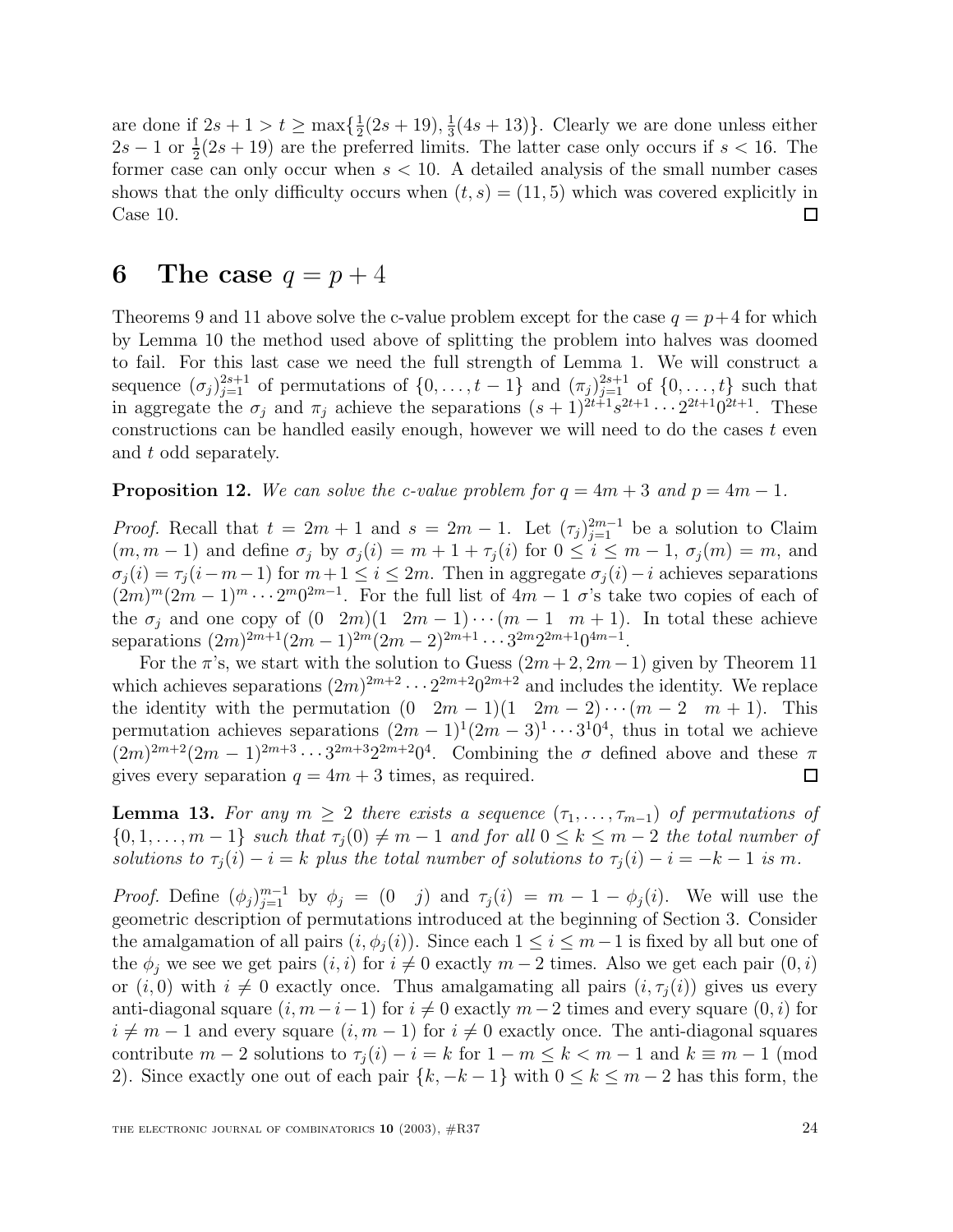anti-diagonal squares contribute  $m-2$  solutions to each such pair. The squares  $(0, i)$  for  $i \neq m-1$  and  $(i, m-1)$  for  $i \neq 0$  contribute 2 solutions to  $\tau_i(i) - i = k$  for  $0 \leq k \leq m-2$ . Since exactly one out of each pair  $\{k, -k-1\}$  with  $0 \leq k \leq m-2$  has this form, these squares contribute 2 to each such pair. Thus each pair gets m solutions, as desired.  $\Box$ 

**Proposition 14.** We can solve the c-value problem for  $q = 4m + 1$  and  $p = 4m - 3$ .

*Proof.* As usual let  $t = 2m$ ,  $s = 2m - 2$  and let  $(\tau_j)_{j=1}^{m-1}$  be as given by Lemma 13. Define permutations  $\sigma_j$  of  $\{0, \ldots, t-1\}$  by  $\sigma_j(i) = \tau_j^{-1}(i) + m$  for  $0 \le i \le m-1$  and  $\sigma_j(i) = \tau_j(i-m)$  for  $m \leq i \leq 2m-1$ . Choose  $4m-3$  permutations of  $\{0,\ldots,t-1\}$  by taking four copies of each  $\sigma_i$  and one copy of

$$
(0 \ 2m-1)(1 \ 2m-2)\cdots(m-2 \ m+1).
$$

Define permutations  $\pi_j$  of  $\{0,\ldots,t\}$  by  $\pi_j(i) = \tau_j(i)+m+1$  for  $0 \le i \le m-1$ ,  $\pi_j(m) = m$ , and  $\pi_j(i) = \tau_j^{-1}(i-m-1)$  for  $m+1 \leq i \leq 2m$ . Choose  $4m-3$  permutations of  $\{0, \ldots, t\}$ by taking four copies of each  $\pi_i$  and one copy of

$$
(1 \ 2m-1)(2 \ 2m-2)\cdots(m-1 \ m+1).
$$

We claim that this collection of permutations works. To see this note that all the permutations built are value-symmetric, so it suffices to look at non-negative values. The number of solutions to  $\sigma_i(i) - i = k$  for  $2 \leq k \leq 2m-1$  is exactly the number of solutions to  $\tau_i(i) - i = m - k$ . The number of solutions to  $\pi_i(i) - i = k$  for  $2 \leq k \leq 2m - 1$  is exactly the number of solutions to  $\tau_i(i) - i = k - m - 1$ . Thus by Lemma 13 we get exactly 4m separations of k from the four copies of  $\sigma_i$  and  $\pi_j$ . The remaining permutation for t gives every odd separation  $2 \leq k \leq 2m-1$  once and the remaining permutation for  $t+1$ gives every even separation  $2 \leq k \leq 2m-1$  once. Thus we get all nonzero separations exactly  $q = 4m + 1$  times. By subtraction or direct count (the  $\sigma_i$  have no fixed points, each  $\pi_j$  has one fixed point, and the two extra permutations have two and three fixed points respectively) we see we get  $4m+1$  fixed points. Thus we have the desired solution to the c-value problem.  $\Box$ 

#### **References**

- [1] B. Du, K1,p<sup>2</sup>-factorization of complete bipartite graphs, Discrete Math. **187** (1998), 273–279.
- [2] N. Martin, Complete bipartite factorisations by complete bipartite graphs, Discrete Math. **167/168** (1997), 461–480.
- [3] N. Martin, Balanced bipartite graphs may be completely star-factored, J. Combin. Designs **5** (1997), 407–415.
- [4] N. Martin, Complete bipartite factorisations of  $K_{n,n}$ , Discrete Math 266 (2003), 353-375.